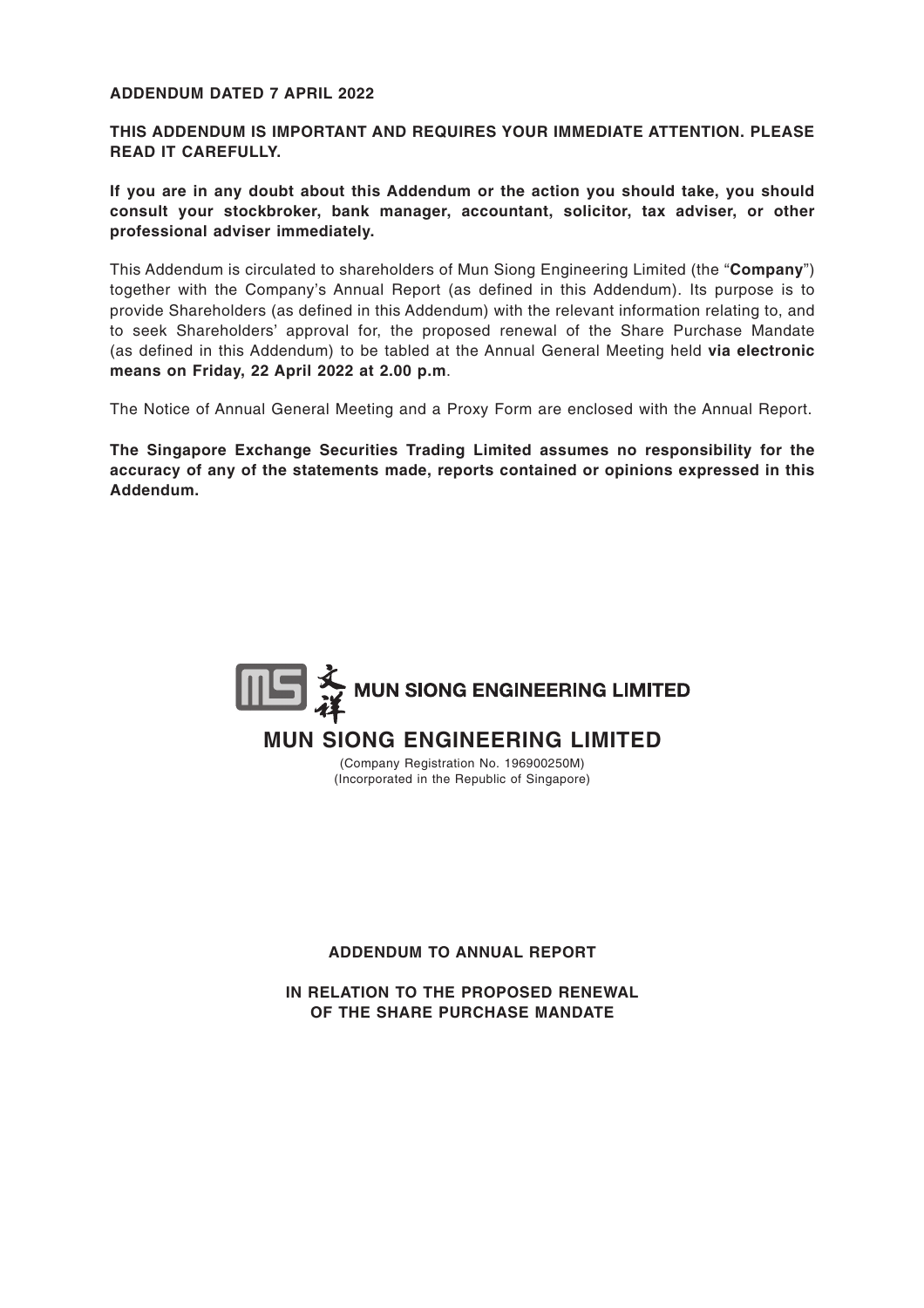# **CONTENTS**

| <b>LETTER TO SHAREHOLDERS</b> |                                                    |    |  |  |  |  |  |
|-------------------------------|----------------------------------------------------|----|--|--|--|--|--|
| $\mathbf{1}$                  |                                                    | 6  |  |  |  |  |  |
| $\overline{2}$                | TERMS OF THE SHARE PURCHASE MANDATE                | 6  |  |  |  |  |  |
| 3                             |                                                    | 19 |  |  |  |  |  |
| 4                             |                                                    | 20 |  |  |  |  |  |
| 5                             |                                                    | 20 |  |  |  |  |  |
| 6                             | DIRECTORS' AND SUBSTANTIAL SHAREHOLDER'S INTERESTS | 21 |  |  |  |  |  |
| $\overline{7}$                |                                                    | 21 |  |  |  |  |  |
| 8                             |                                                    | 22 |  |  |  |  |  |
| 9                             |                                                    | 22 |  |  |  |  |  |
| 10                            | DIRECTORS' RESPONSIBILITY STATEMENT                | 22 |  |  |  |  |  |
| 11                            |                                                    | 22 |  |  |  |  |  |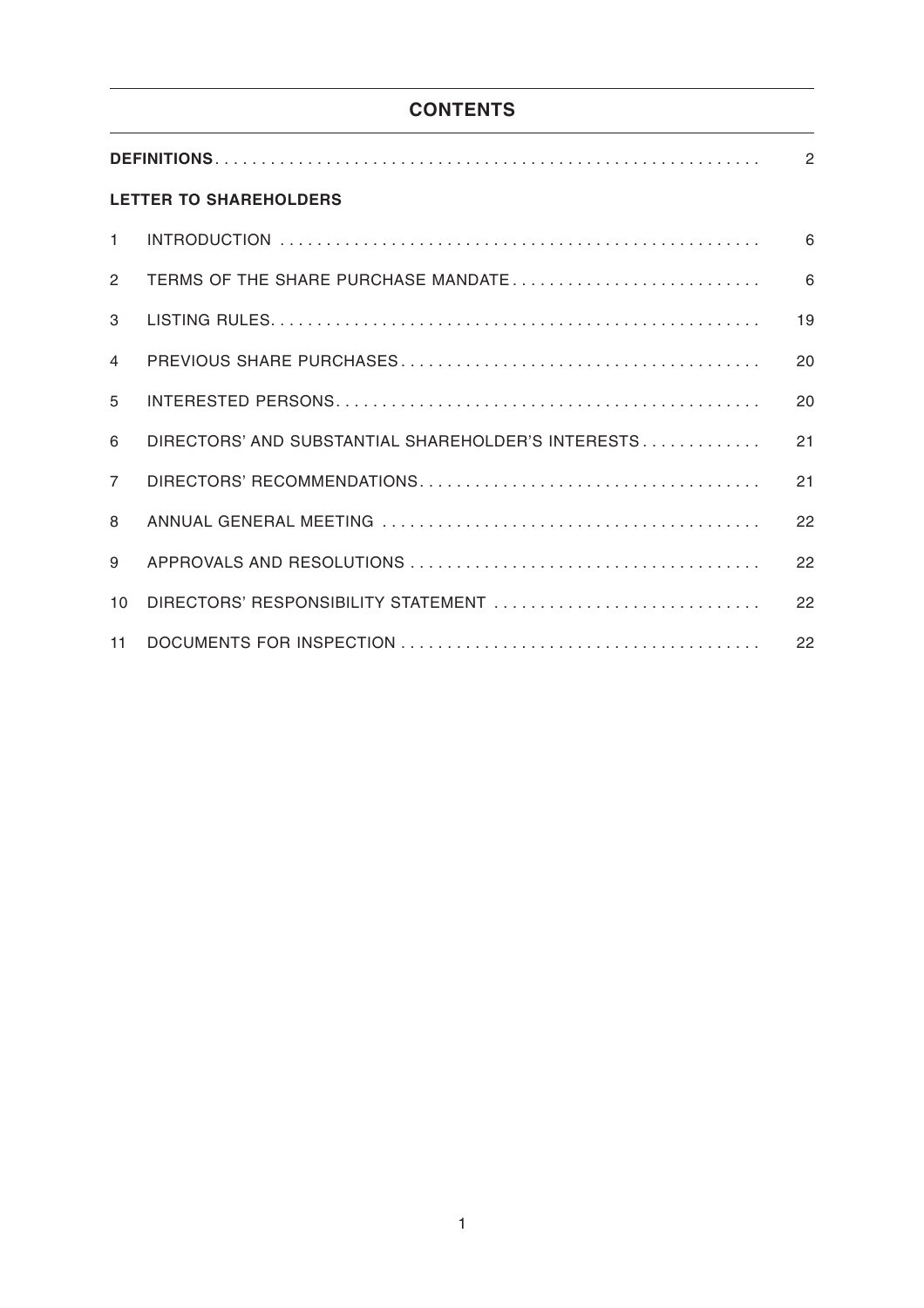# **DEFINITIONS**

In this Addendum, the following definitions apply throughout except where the context otherwise requires:

| "ACRA"                                                 |    | The Accounting and Corporate Regulatory Authority                                                                                                                                                                                                                                                                                                                              |  |  |  |  |
|--------------------------------------------------------|----|--------------------------------------------------------------------------------------------------------------------------------------------------------------------------------------------------------------------------------------------------------------------------------------------------------------------------------------------------------------------------------|--|--|--|--|
| "Addendum"                                             | ÷. | This addendum to Shareholders dated 7 April 2022 in<br>relation to the proposed renewal of the Share Purchase<br>Mandate                                                                                                                                                                                                                                                       |  |  |  |  |
| "AGM"                                                  | ÷  | The annual general meeting of the Company                                                                                                                                                                                                                                                                                                                                      |  |  |  |  |
| "Annual Report"                                        | ÷  | The annual report of the Company for FY2021                                                                                                                                                                                                                                                                                                                                    |  |  |  |  |
| "Associate"<br>÷                                       |    | (a) in relation to any Director, chief executive officer,<br>Substantial Shareholder or Controlling Shareholder<br>(being an individual) means:                                                                                                                                                                                                                                |  |  |  |  |
|                                                        |    | his immediate family;<br>(i)                                                                                                                                                                                                                                                                                                                                                   |  |  |  |  |
|                                                        |    | the trustees of any trust of which he or his<br>(ii)<br>immediate family is a beneficiary or, in the case<br>of a discretionary trust, is a discretionary object;<br>and                                                                                                                                                                                                       |  |  |  |  |
|                                                        |    | any company in which he and his immediate<br>(iii)<br>family together (directly or indirectly) have an<br>interest of 30% or more;                                                                                                                                                                                                                                             |  |  |  |  |
|                                                        |    | in relation to a Substantial Shareholder or a<br>(b)<br>Controlling Shareholder (being a company) means<br>any other company which is its subsidiary or holding<br>company or is a subsidiary of such holding company<br>or one in the equity of which it and/or such other<br>company or companies taken together (directly or<br>indirectly) have an interest of 30% or more |  |  |  |  |
| "Associated Company"                                   |    | A company or a subsidiary of such company in which at<br>least 20% but not more than 50% of its shares are held by<br>the Group                                                                                                                                                                                                                                                |  |  |  |  |
| "Associated Company<br>÷<br><b>Executive Director"</b> |    | A director of an Associated Company who performs an<br>executive function                                                                                                                                                                                                                                                                                                      |  |  |  |  |
| "Board"<br>÷                                           |    | The Board of Directors of the Company                                                                                                                                                                                                                                                                                                                                          |  |  |  |  |
| "CDP"<br>÷.                                            |    | The Central Depository (Pte) Limited                                                                                                                                                                                                                                                                                                                                           |  |  |  |  |
| "Committee"                                            |    | The Remuneration Committee of the Company from time to<br>time                                                                                                                                                                                                                                                                                                                 |  |  |  |  |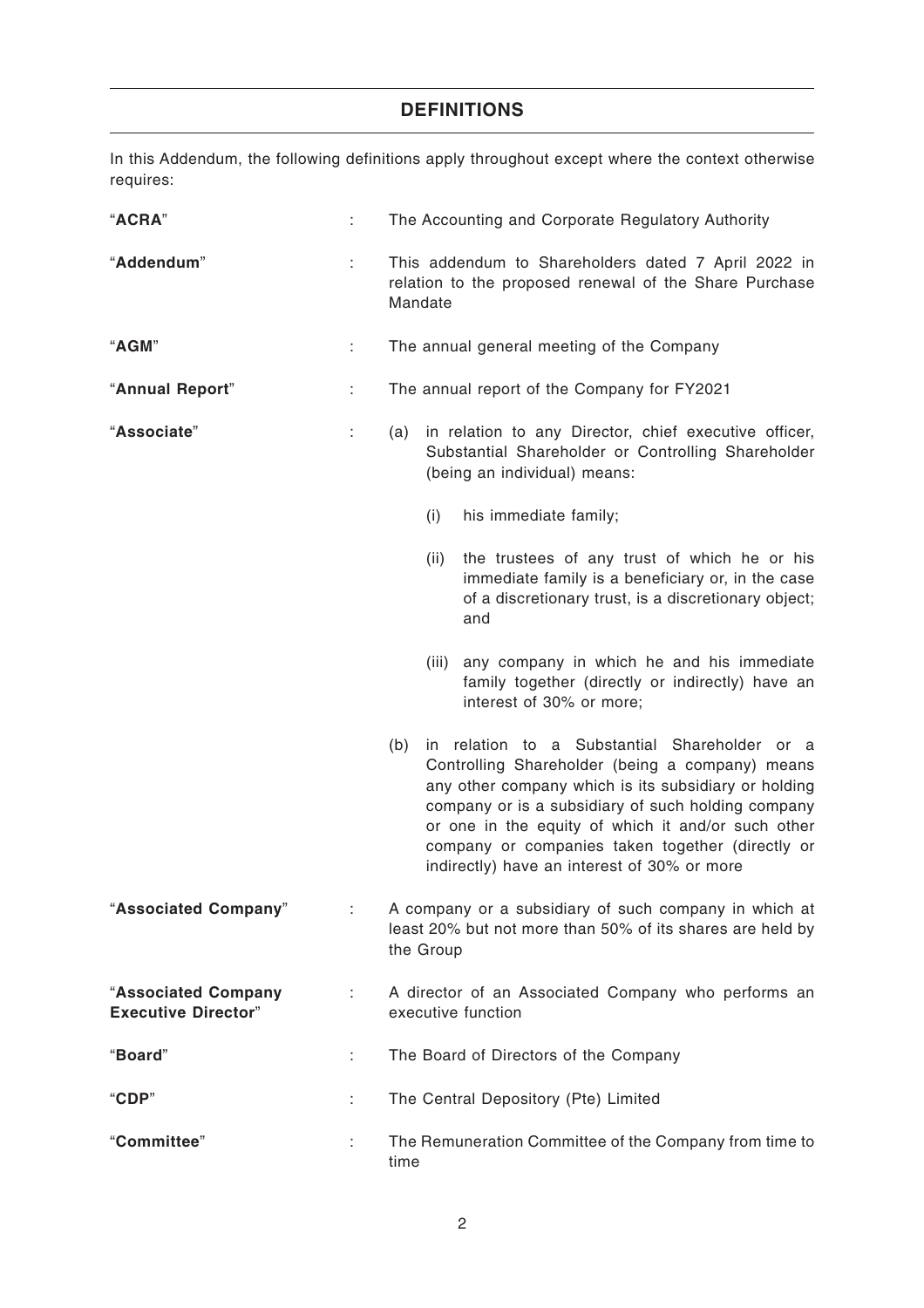|                               |    | <b>DEFINITIONS</b>                                                                                                                                                                                                                                  |  |  |  |  |  |
|-------------------------------|----|-----------------------------------------------------------------------------------------------------------------------------------------------------------------------------------------------------------------------------------------------------|--|--|--|--|--|
| "Company"                     | t. | Mun Siong Engineering Limited, a company incorporated in<br>the Republic of Singapore                                                                                                                                                               |  |  |  |  |  |
| "Companies Act"               | ÷  | The Companies Act 1967 of Singapore, as amended,<br>supplemented or modified from time to time                                                                                                                                                      |  |  |  |  |  |
| "Controlling Shareholder"     | ÷  | A person who:                                                                                                                                                                                                                                       |  |  |  |  |  |
|                               |    | holds directly or indirectly 15% or more of the total<br>(a)<br>number of issued Shares excluding Treasury Shares<br>in the Company. The SGX-ST may determine that a<br>person who satisfies this paragraph is not a<br>controlling shareholder; or |  |  |  |  |  |
|                               |    | in fact exercises control over the Company<br>(b)                                                                                                                                                                                                   |  |  |  |  |  |
| "Directors"                   |    | The Directors of the Company as at the date of this<br>Addendum                                                                                                                                                                                     |  |  |  |  |  |
| "EPS"                         |    | Earnings per Share                                                                                                                                                                                                                                  |  |  |  |  |  |
| "FY" or "Financial Year"      | ÷  | The financial year ending on 31 December of the relevant<br>year                                                                                                                                                                                    |  |  |  |  |  |
| "FY2021 AGM"                  | t, | The AGM to be held on Friday, 22 April 2022, notice of<br>which is set out in the Notice of AGM accompanying the<br><b>Annual Report</b>                                                                                                            |  |  |  |  |  |
| "Grantee"                     |    | The person to whom an Award is granted                                                                                                                                                                                                              |  |  |  |  |  |
| "Group"                       |    | The Company and its subsidiaries                                                                                                                                                                                                                    |  |  |  |  |  |
| "Group Executive<br>Director" | ÷. | A director of the Company and/or any of its subsidiaries, as<br>the case may be, who performs an executive function                                                                                                                                 |  |  |  |  |  |
| "Latest Practicable Date"     | ÷  | The latest practicable date prior to the printing of this<br>Addendum, being 11 March 2022                                                                                                                                                          |  |  |  |  |  |
| "Listing Manual"              |    | listing<br>manual of the SGX-ST as<br>amended,<br>The<br>supplemented or modified from time to time                                                                                                                                                 |  |  |  |  |  |
| "Market Day"                  | ÷  | A day on which the SGX-ST is open for trading in securities                                                                                                                                                                                         |  |  |  |  |  |
| "MSE PSP"                     | t. | <b>MSE</b><br>Performance<br>Share Plan<br>The<br>amended,<br>as<br>supplemented or modified from time to time                                                                                                                                      |  |  |  |  |  |
| "Notice of AGM"               |    | The notice of the AGM enclosed with the Annual Report, for<br>the purposes of considering and, if thought fit, passing with<br>or without modifications, the resolutions as set out therein                                                         |  |  |  |  |  |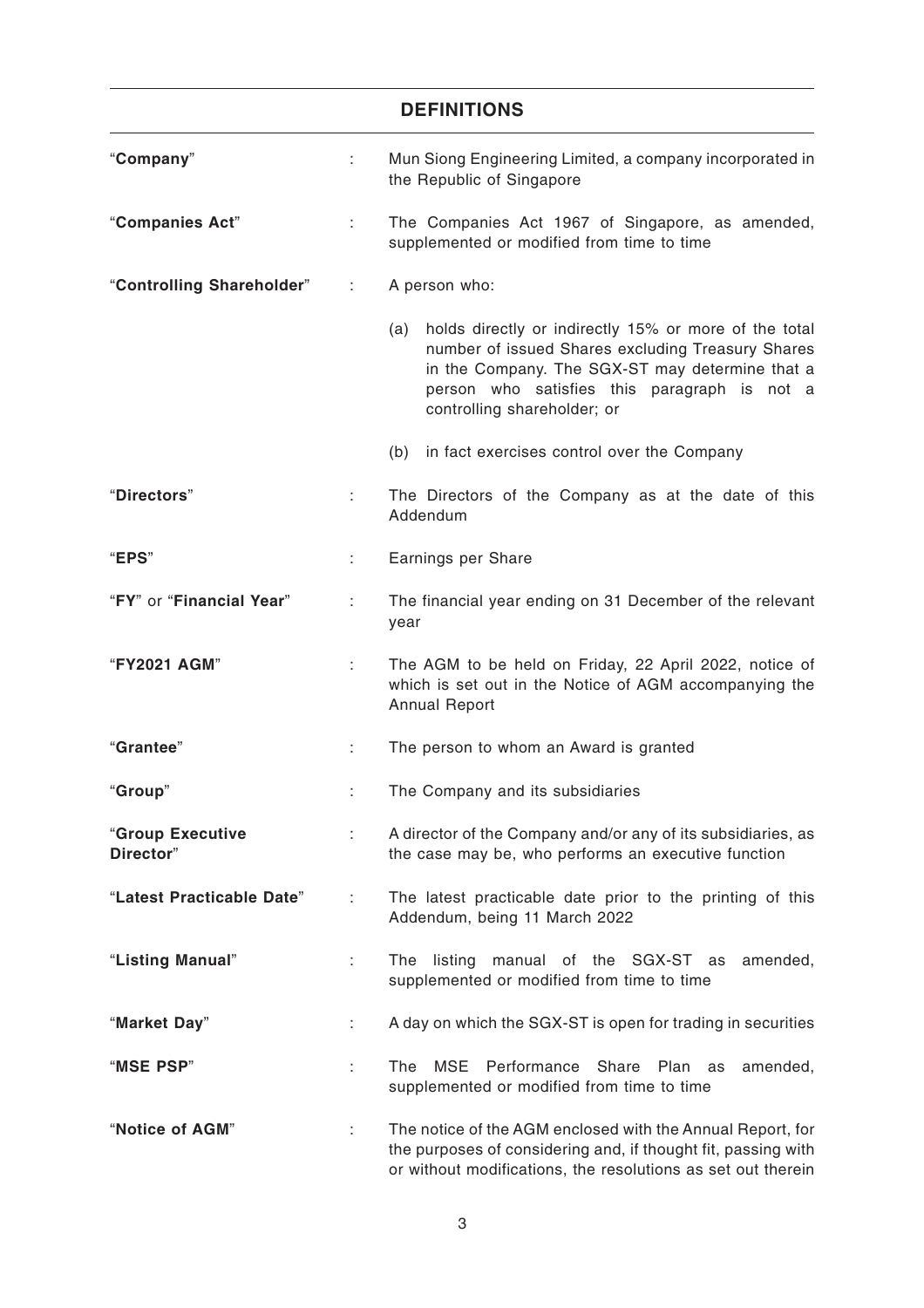|                             |    | <b>DEFINITIONS</b>                                                                                                                                                                                                                                                                                                                                                             |
|-----------------------------|----|--------------------------------------------------------------------------------------------------------------------------------------------------------------------------------------------------------------------------------------------------------------------------------------------------------------------------------------------------------------------------------|
| "NTA"                       | ÷. | Net tangible assets                                                                                                                                                                                                                                                                                                                                                            |
| "ROE"                       | ÷. | Return on equity                                                                                                                                                                                                                                                                                                                                                               |
| "SFA"                       | ÷. | The Securities and Futures Act (Chapter 289) of Singapore<br>as amended, supplemented or modified from time to time                                                                                                                                                                                                                                                            |
| "SGX-ST"                    | ÷  | Singapore Exchange Securities Trading Limited                                                                                                                                                                                                                                                                                                                                  |
| "Shareholders"              | ÷. | Registered holders of Shares, except that where the<br>registered holder is the CDP, the term "Shareholders"<br>shall, in relation to such Shares, and where the context<br>admits, mean the Depositors whose securities accounts<br>are maintained with CDP (but not including securities<br>sub-accounts maintained with a Depository Agent) and<br>credited with Shares     |
| "Shares"                    | ÷  | Ordinary shares in the issued share capital of the Company                                                                                                                                                                                                                                                                                                                     |
| "Substantial Shareholder"   | ÷  | A person who has an interest in not less than 5% of the<br>issued voting shares of the Company                                                                                                                                                                                                                                                                                 |
| "Share Purchase"            | ÷. | The purchase or acquisition of Shares by the Company<br>pursuant to the Share Purchase Mandate                                                                                                                                                                                                                                                                                 |
| "Share Purchase<br>Mandate" |    | and unconditional<br>mandate<br>given<br>general<br>by<br>A<br>Shareholders (including the subsequent renewal thereof if<br>approved by Shareholders) that authorises the Directors to<br>purchase or acquire Shares in accordance with the terms<br>set out in this Addendum as well as the rules and<br>regulations set forth in the Companies Act and the Listing<br>Manual |
| "Take-over Code"            | ÷  | The Singapore Code on Take-overs and Mergers, as the<br>same may be amended or modified from time to time                                                                                                                                                                                                                                                                      |
| "S\$", "\$" and "cents"     | ÷  | Singapore dollars and cents, respectively                                                                                                                                                                                                                                                                                                                                      |
| $``\%"$                     |    | Per centum or percentage                                                                                                                                                                                                                                                                                                                                                       |

The terms "**Depositor**", "**Depository Register**" and "**Depository Agent**" shall have the meanings ascribed to them respectively in Section 81SF of the SFA. The term "**Treasury Shares**" shall have the meaning ascribed to it in Section 4 of the Companies Act.

Words importing the singular shall, where applicable, include the plural and vice versa, and words importing the masculine gender shall, where applicable, include the feminine and the neuter genders and vice versa. Words importing persons shall include corporations.

Any reference in this Addendum to any statute or enactment is a reference to that statute or enactment as for the time being amended or re-enacted. Any word defined under the Companies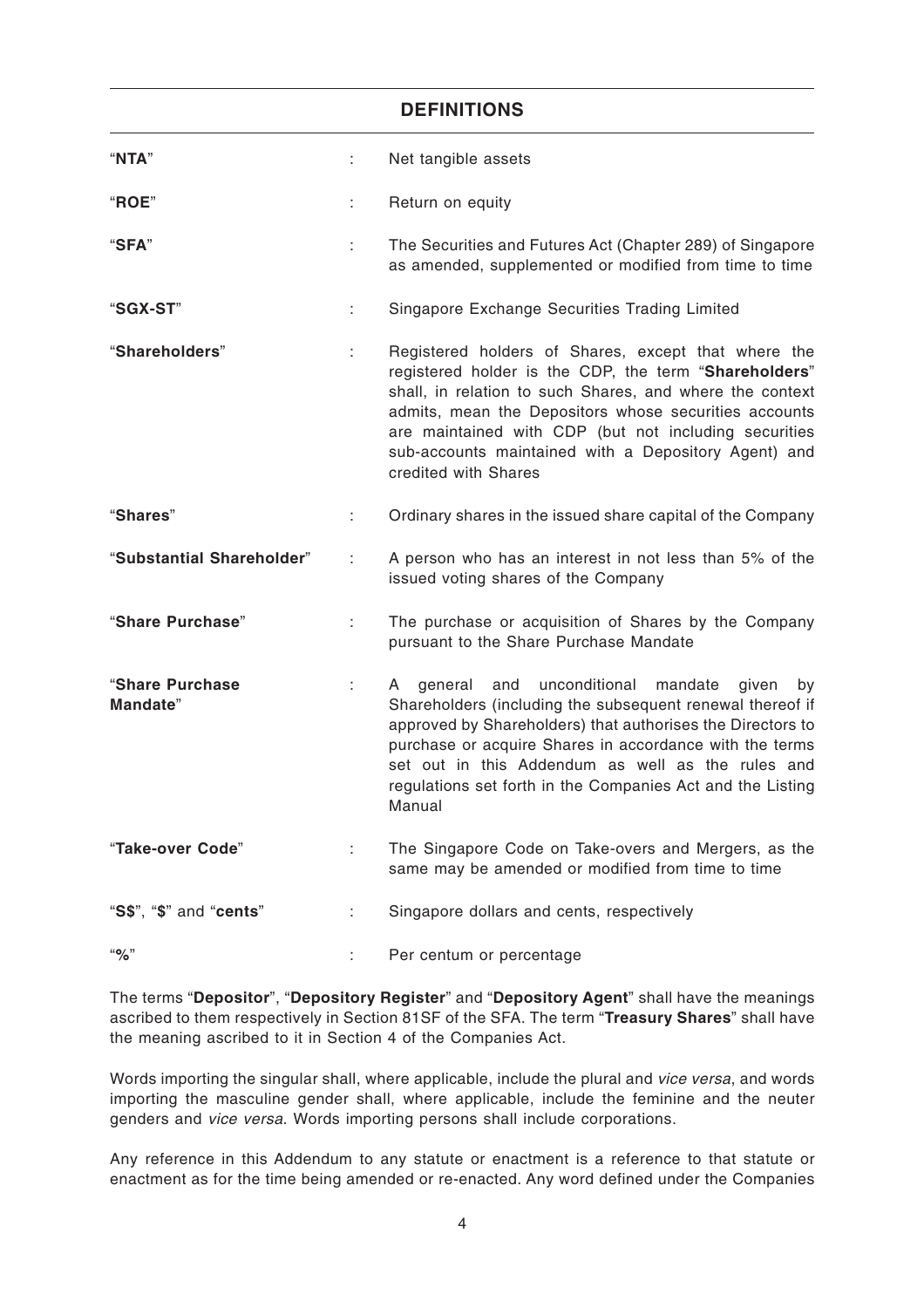# **DEFINITIONS**

Act, SFA or the Listing Manual or any statutory modification thereof and not otherwise defined in this Addendum shall have the same meaning assigned to it under the Companies Act, SFA or the Listing Manual or such statutory modification thereof, as the case may be.

Any reference to a time of day in this Addendum is made by reference to Singapore time unless otherwise stated.

Any discrepancies in tables included herein between the amounts listed and the totals thereof are due to rounding. Accordingly, figures shown as totals in certain tables may not be an arithmetic aggregation of the figures that precede them.

Any reference to "**you**", "**your**" and "**yours**" in this Addendum is, as the context so determines, to Shareholders.

The headings in this Addendum are inserted for convenience only and shall not affect the construction of this Addendum.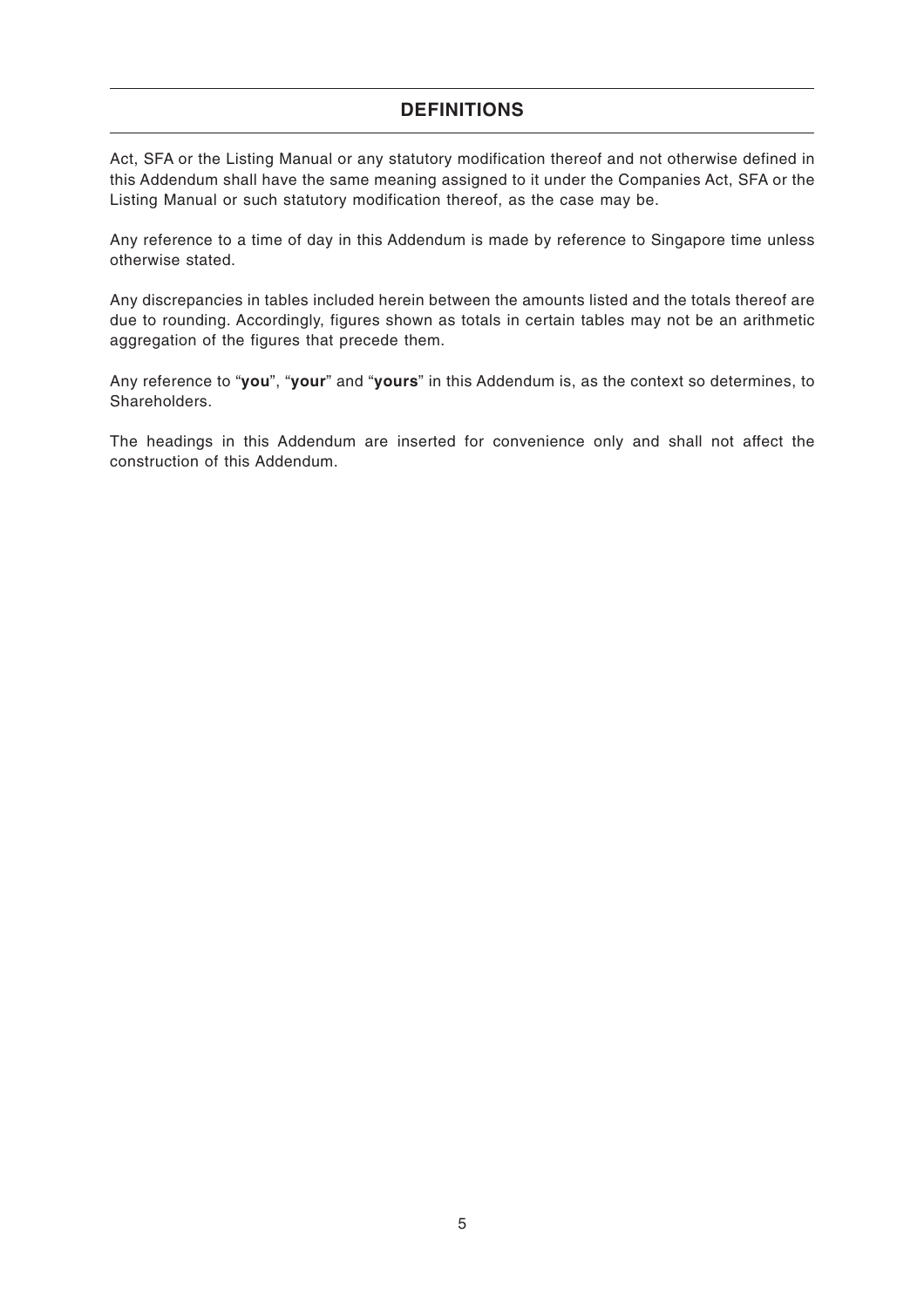

# **MUN SIONG ENGINEERING LIMITED**

(Company Registration No. 196900250M) (Incorporated in the Republic of Singapore)

# **Directors:**

**Registered Office:**

Cheng Woei Fen (Executive Chairlady) Quek Kian Hui (Executive Deputy Chairman) David Tan Chao Hsiung (Non-Executive and Lead Independent Director) Lau Teik Soon (Non-Executive and Independent Director) Mah Kai Leong (Non-Executive and Independent Director)

35 Tuas Road Jurong Town Singapore 638496

7 April 2022

# **To: The Shareholders of Mun Siong Engineering Limited**

Dear Sir/Madam

# **THE PROPOSED RENEWAL OF THE SHARE PURCHASE MANDATE**

# **1 INTRODUCTION**

At the forthcoming AGM of the Company to be held on 22 April 2022, the Directors are seeking the approval of the Shareholders for the proposed renewal of Share Purchase Mandate ("**Proposal**").

The Share Purchase Mandate was first approved by Shareholders at the AGM held on 20 April 2017. The authority conferred pursuant to the Share Purchase Mandate may be exercised by the Directors at any time during the period commencing from the AGM dated 23 April 2021 and expiring on the date when the next AGM is held, or the date by which the next AGM is required by law to be held, or when the authority conferred is revoked or varied in any general meeting of the Company, whichever is earlier.

The existing Share Purchase Mandate will expire on the date of the Company's FY2021 AGM. Accordingly, the Directors of the Company are seeking the approval of the Shareholders for the renewal of the Share Purchase Mandate at the FY2021 AGM.

**The SGX-ST assumes no responsibility for the correctness of any of the statements made, opinions expressed, or reports contained in this Addendum. If a Shareholder is in any doubt as to the action he should take, he should consult his stockbroker, bank manager, solicitor, accountant, or other professional adviser immediately.**

# **2 TERMS OF THE SHARE PURCHASE MANDATE**

# **2.1 Purchase of Shares Under the Share Purchase Mandate**

Any purchase or acquisition of Shares by the Company must be made in accordance with, and in the manner prescribed by the Companies Act, the Listing Manual, the Company's New Constitution and such other laws and regulations as may for the time being be applicable.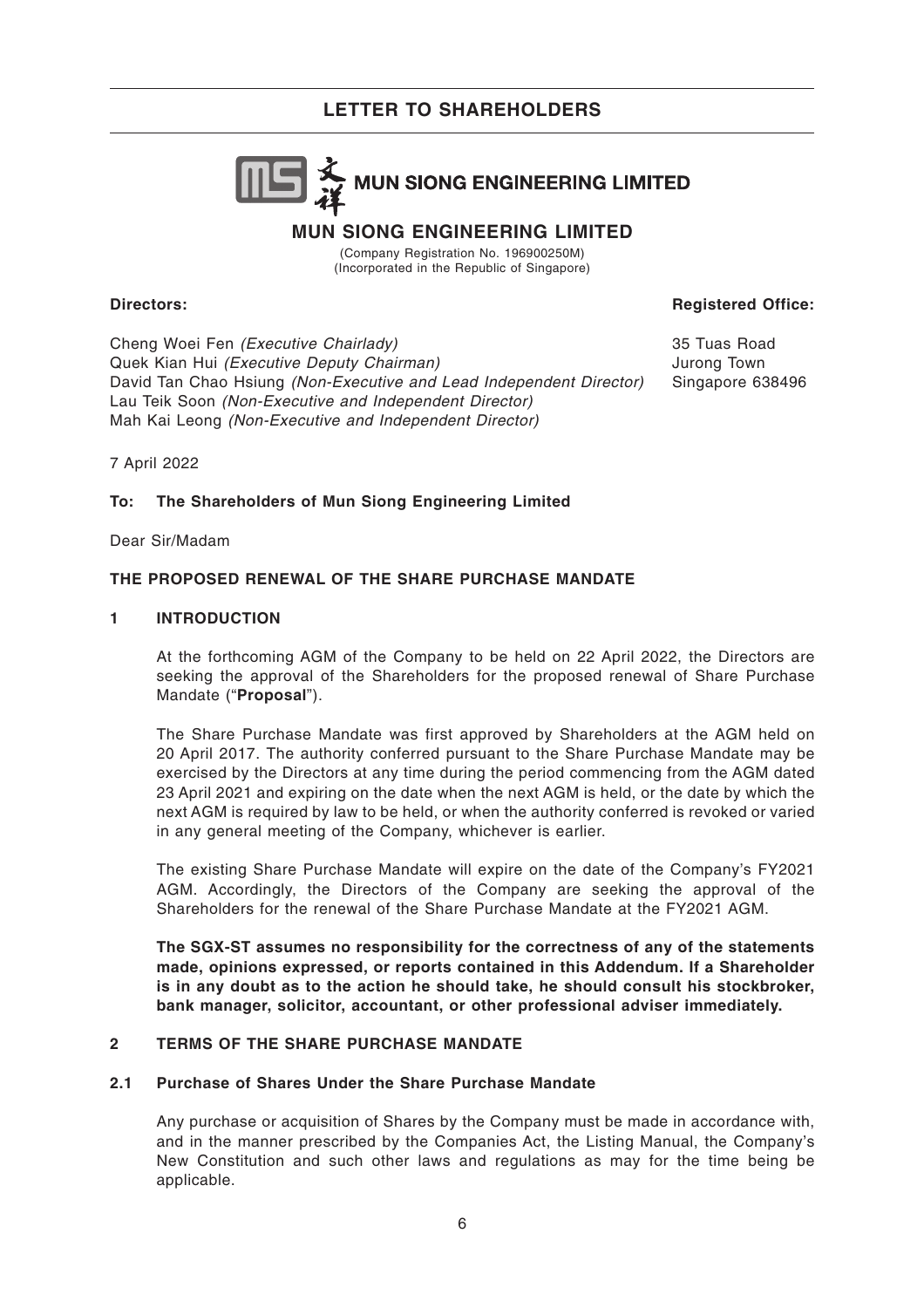The Constitution of the Company provides that the Company may purchase or otherwise acquire its issued Shares subject to and in accordance with the Companies Act on such terms and conditions as the Company may in a general meeting prescribed. The Listing Manual provides that if the Company wishes to purchase or otherwise acquire its own shares, it should obtain the prior specific approval of Shareholders in a general meeting. Accordingly, approval is being sought from Shareholders at the FY2021 AGM for the proposed renewal of the Share Purchase Mandate for the proposed purchase or acquisition by the Company of its issued Shares. The resolution will be proposed as an ordinary resolution pursuant to which the proposed Share Purchase Mandate will be given to the Directors to exercise all powers on behalf of the Company to purchase or otherwise acquire its Shares in accordance with the terms of the proposed Share Purchase Mandate as well as the rules and regulations set forth in the Companies Act and the Listing Manual.

If approved by Shareholders at the FY2021 AGM, the authority conferred by the Share Purchase Mandate will continue in force until the date of the next AGM of the Company or the date by which such AGM is required by law to be held or the date on which purchases or acquisitions of Shares pursuant to the Share Purchase Mandate are carried out to the full extent mandated or when the authority conferred is revoked or varied in any general meeting of the Company, whichever is the earliest.

# **2.2 Rationale for the Share Purchase Mandate**

The approval of the Share Purchase Mandate authorising the Company to purchase or acquire its Shares would give the Company the flexibility to undertake Share Purchases up to the 10% limit described in paragraph 2.3.1 (Maximum number of Shares) below at any time, during the period when the Share Purchase Mandate is in force.

The rationale for the Company to undertake the purchase or acquisition of its issued Shares is as follows: –

- (a) In managing the business of the Group, the management will strive to increase Shareholders' value by improving, amongst others, the ROE of the Group. In addition to the growth and expansion of the business, Share Purchases may be considered one of the ways the ROE of the Group may be enhanced.
- (b) In line with international practice, the Share Purchase Mandate will provide the Company with greater flexibility in managing its capital and maximising returns to Shareholders. To the extent that the Company has capital and sufficient funds, which are in excess of its working capital needs, taking into account its growth and expansion plans, the Share Purchase Mandate will facilitate the return of excess cash and surplus funds (if any) to Shareholders in an expedient, effective and cost-efficient manner.
- (c) The Share Purchase Mandate will provide the Company with the flexibility to undertake Share Purchases at any time, subject to market conditions and compliance with the Listing Manual, during the period when the Share Purchase Mandate is in force.
- (d) Share Purchases may help mitigate short-term market volatility, offset the effects of short-term speculation and bolster Shareholder confidence.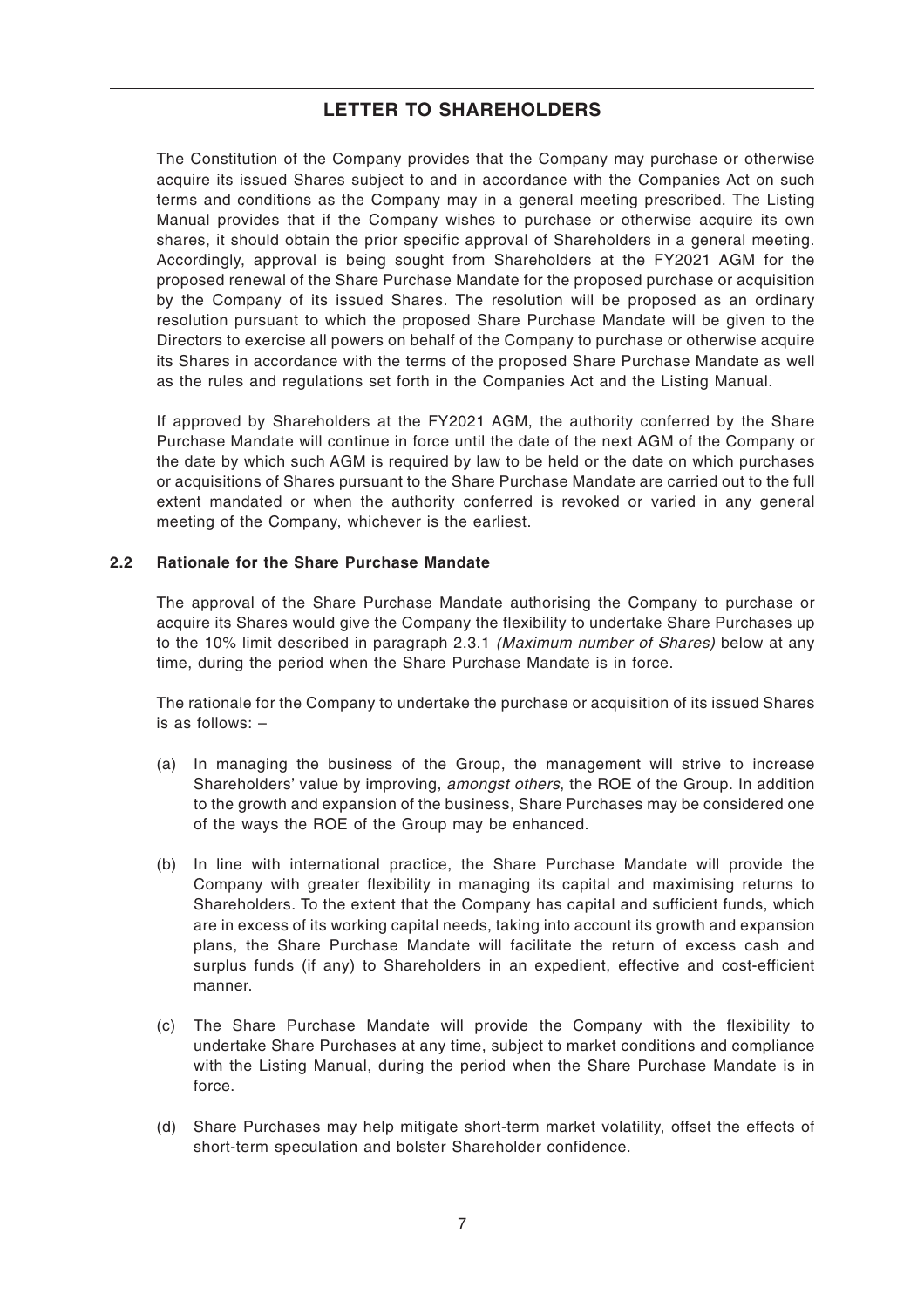(e) The Share Purchase Mandate will accord greater flexibility to the Company in providing Shares to eligible employees under its future share-based incentive schemes, including but not limited to the existing MSE Performance Share Plan approved in the AGM on 20 April 2017. Subject to prevailing legislation, the Constitution of the Company, the Listing Manual and the rules of the relevant share-based incentive schemes, the Company has the discretion to either issue new Shares, deemed fully paid upon issuance and allotment, to eligible employees, or transfer existing Shares to such eligible employees (whether held as Treasury Shares or otherwise). Share Purchases can be held by the Company as Treasury Shares to satisfy the Company's obligation to furnish Shares to eligible employees under such share-based incentive schemes, thus giving the Company greater flexibility to select the method of providing Shares to eligible employees in a manner most beneficial to the Company and its Shareholders.

While the Share Purchase Mandate would authorise a purchase or acquisition of Shares up to the said 10% limit during the duration referred to in paragraph 2.3.2 (Duration of Authority) below, Shareholders should note that Share Purchases may not be carried out to the full 10% limit as authorised. In particular, Share Purchases would be made in circumstances which would or may have a material adverse effect on the financial position of the Company or the Group, or result in the Company being delisted from the SGX-ST. The Directors will use their best efforts to ensure that after a purchase or acquisition of Shares pursuant to the Share Purchase Mandate, the number of Shares remaining in the hands of the public will not fall to such a level as to cause market illiquidity or adversely affect the orderly trading and listing status of the Shares on the SGX-ST.

# **2.3 Authority and Limits on the Share Purchase Mandate**

The authority and limitations placed on purchases or acquisitions of Shares by the Company under the proposed Share Purchase Mandate are summarised below: –

#### **2.3.1 Maximum number of Shares**

Only Shares which are issued and fully paid-up may be purchased or acquired by the Company. The total number of Shares which may be purchased or acquired pursuant to the Share Purchase Mandate is limited to that number of Shares representing not more than 10% of the total number of issued Shares outstanding (excluding Treasury Shares and subsidiary holdings) as at the date of the FY2021 AGM at which the Share Purchase Mandate is approved, unless the Company has, at any time during the Relevant Period, effected a reduction of its share capital in accordance with the applicable provisions under the Companies Act or a share consolidation, in which event the total number of Shares shall be taken to be the total number of Shares as altered by the capital reduction or the share consolidation. Any Shares which are held as Treasury Shares or held through subsidiary holdings (if any) will be disregarded for purposes of computing the 10% limit. "**Relevant Period**" in this paragraph shall mean the period commencing from the date on which the AGM is held and the resolution relating to the Share Purchase Mandate is passed and expiring on the date the next AGM is held or is required by law to be held, whichever is the earlier.

As at the Latest Practicable Date, the issued capital of the Company comprises 580,612,400 Shares (excluding Treasury Shares) and the Company does not have any subsidiary holdings.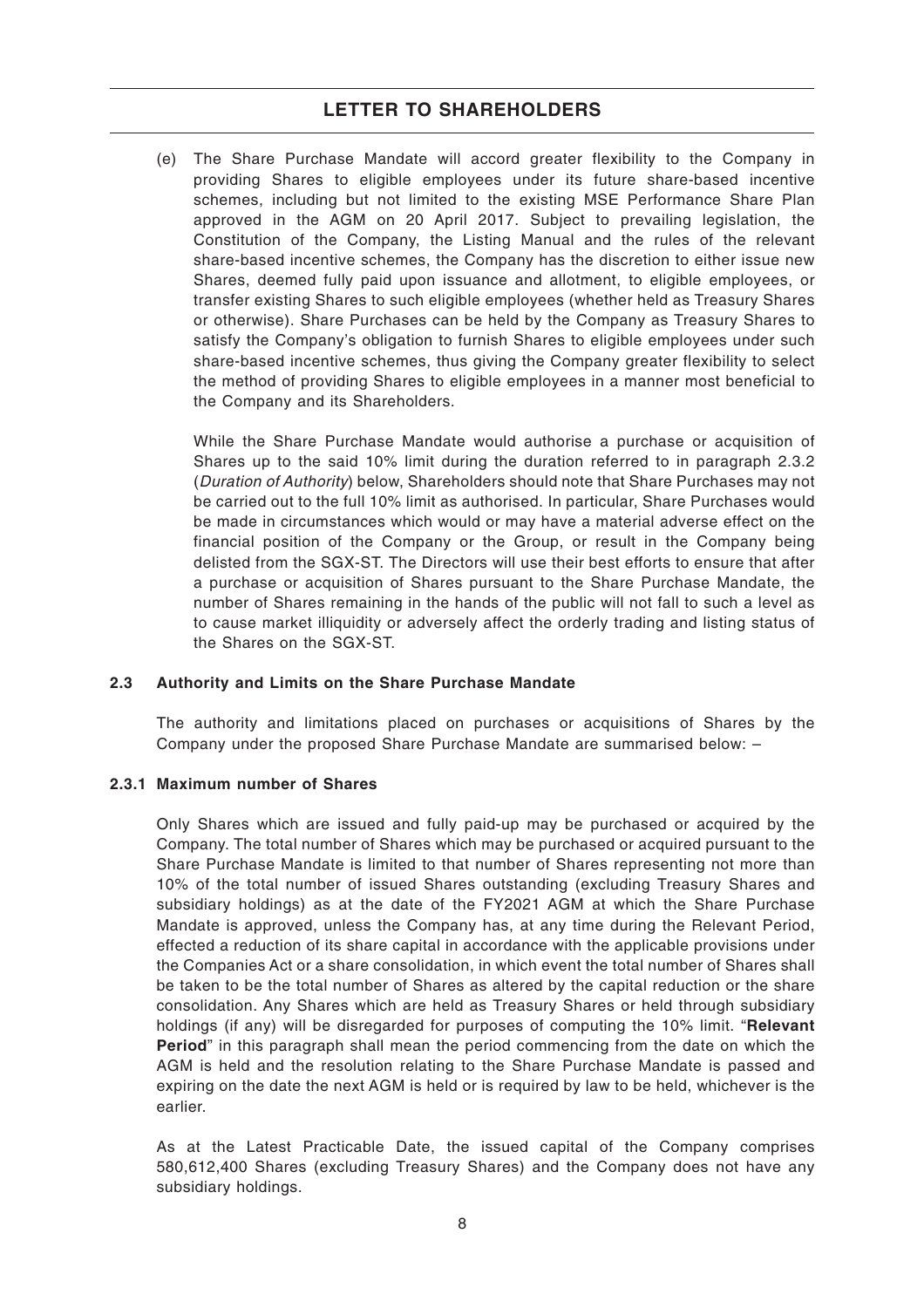**For illustrative purposes only**, on the basis of 580,612,400 Shares (excluding Treasury Shares) in issue as at the Latest Practicable Date and assuming no further Shares are issued on or prior to the date of the FY2021 AGM, not more than 58,061,240 Shares (representing not more than 10% of the total number of issued Shares as at that date) may be purchased or acquired by the Company pursuant to the proposed Share Purchase Mandate during the duration referred to in paragraph 2.3.2 (Duration of authority) below.

# **2.3.2 Duration of Authority**

Purchases or acquisitions of Shares pursuant to the proposed Share Purchase Mandate may be made, at any time and from time to time, on and from the date of the FY2021 AGM, at which the adoption of the Share Purchase Mandate is approved, up to the earlier of: –

- (a) the conclusion of the next AGM of the Company;
- (b) the date by which the next AGM is required by law to be held;
- (c) the date on which the purchases or acquisitions of Shares pursuant to the proposed Share Purchase Mandate are carried out to the full extent mandated; or
- (d) the date on which the authority conferred by the Share Purchase Mandate is revoked or varied by Shareholders in a general meeting.

The authority conferred on the Directors by the Share Purchase Mandate to purchase or acquire Shares may be renewed at the next AGM or at an EGM to be convened immediately after the conclusion or adjournment of the next AGM.

# **2.3.3 Manner of purchases or acquisitions of Shares**

Purchases or acquisitions of Shares may be made by way of: –

- (a) on-market purchase(s) ("**Market Purchase**"), transacted on the SGX-ST through the ready market, through one (1) or more duly licensed stockbrokers appointed by the Company for the purpose; and/or
- (b) off-market purchase(s) ("**Off-Market Purchase**") effected pursuant to an equal access scheme(s) as defined in Section 76C of the Companies Act.

The Directors may impose such terms and conditions which are consistent with the Share Purchase Mandate, the Listing Manual, the Companies Act and the Existing Constitution or the New Constitution (as the case may be), as they consider appropriate in the interests of the Company in connection with or in relation to any equal access scheme(s). An Off-Market Purchase must, however, satisfy all the following conditions: –

- (i) offers for the purchase or acquisition of Shares shall be made to every person who holds Shares to purchase or acquire the same percentage of their Shares;
- (ii) all of the abovementioned persons shall be given a reasonable opportunity to accept the offers made; and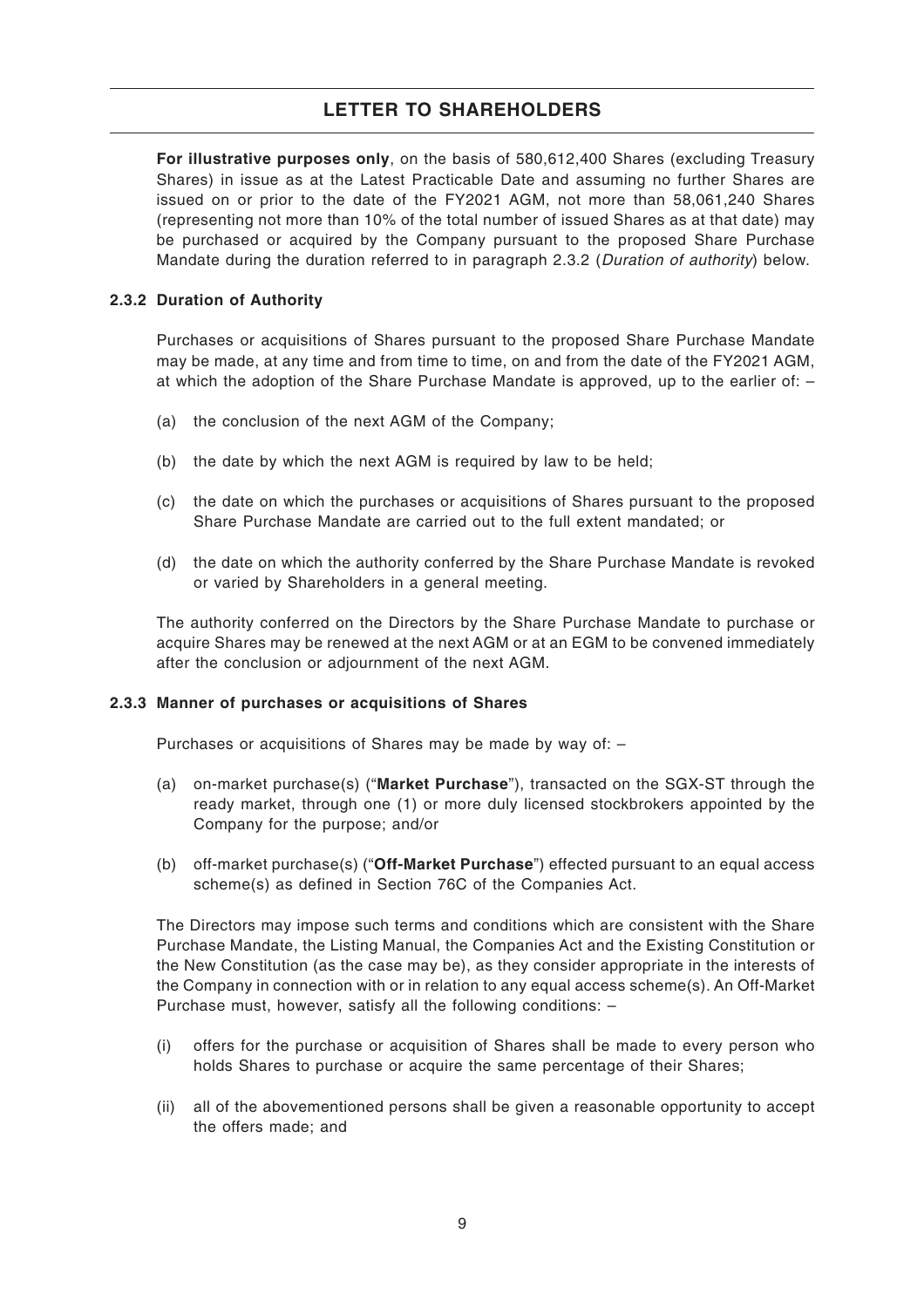- (iii) the terms of all the offers shall be the same, except that there shall be disregarded:
	- (a) differences in consideration attributable to the fact that offers may relate to shares with different accrued dividend entitlements;
	- (b) differences in consideration attributable to the fact that offers relate to Shares with different amounts remaining unpaid (if applicable); and
	- (c) differences in the offers introduced solely to ensure that each person is left with a whole number of Shares.

Pursuant to the Listing Manual, if the Company wishes to make an Off-Market Purchase in accordance with an equal access scheme, the Company must, as required by the Listing Manual, issue an offer document to all Shareholders containing, amongst others, the following information:–

- (A) the terms and conditions of the offer;
- (B) the period and procedures for acceptances;
- (C) the reasons for the proposed purchase or acquisition of Shares;
- (D) the consequences, if any, of the purchase or acquisition of Shares by the Company that will arise under the Take-over Code or other applicable take-over rules;
- (E) whether the purchase or acquisition of Shares, if made, would have any effect on the listing of the Shares on the SGX-ST;
- (F) details of any purchases or acquisitions of Shares made by the Company in the previous 12 months (whether Market Purchases or Off-Market Purchases), giving the total number of Shares purchased, the purchase price per Share or the highest and lowest prices paid for the purchases of Shares, where relevant, and the total consideration paid for the purchases; and
- (G) whether the Shares purchased by the Company will be cancelled or, if permitted by the Company's New Constitution, held as Treasury Shares.

# **2.3.4 Purchase Price**

The purchase price (excluding brokerage, stamp duties, commission, applicable goods and services tax and other related expenses) to be paid for a Share will be determined by the Directors or a committee of Directors that may be constituted for the purposes of effecting purchases or acquisitions of Shares by the Company under the Share Purchase Mandate. However, the purchase price to be paid for the Shares pursuant to the purchases or acquisitions of the Shares must not exceed: –

- (a) in the case of a Market Purchase, 105% of the Average Closing Price of the Shares; and
- (b) in the case of an Off-Market Purchase pursuant to an equal access scheme, 120% of the Average Closing Price or Highest Last Dealt Price of the Shares,
- (the "**Maximum Price**") in either case, excluding related expenses of the Share Purchase.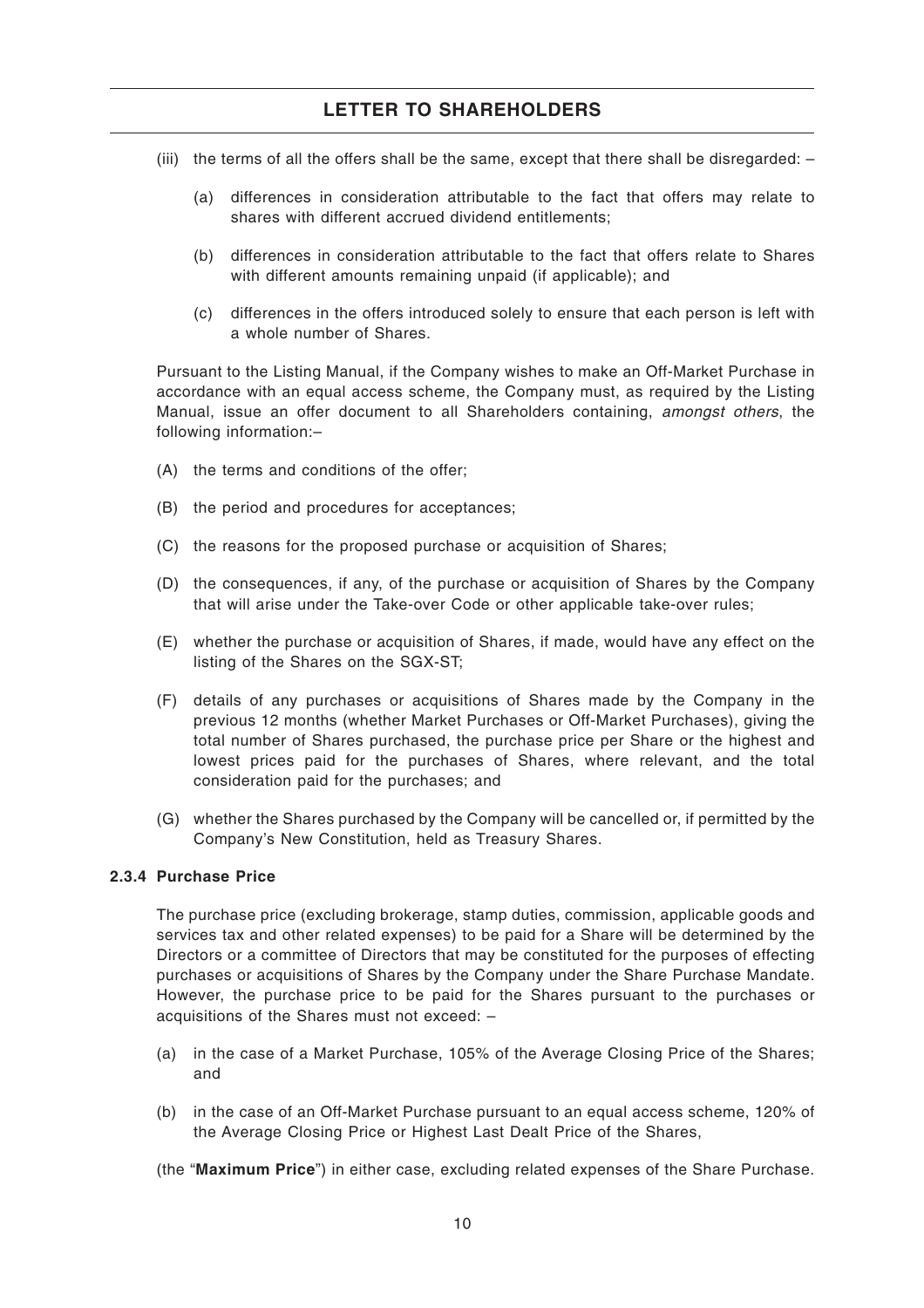For the above purposes: –

"**Average Closing Price**" means the average of the closing market prices of a Share for the five (5) consecutive Market Days on which the Shares are transacted on the SGX-ST immediately preceding the date of the Market Purchase by the Company and deemed to be adjusted in accordance with the Listing Manual for any corporate action which occurs after the relevant five (5) Market Days.

"**Highest Last Dealt Price**" means the highest price transacted for a Share as recorded on the SGX-ST on the Market Day on which there were trades in the Shares immediately preceding the day of the making of the offer pursuant to the Off-Market Purchase.

"**day of the making of the offer**" means the day on which the Company announces its intention to make an offer for an Off-Market Purchase, stating therein the purchase price (which shall not be more than the Maximum Price for an Off-Market Purchase calculated on the foregoing basis) for each Share and the relevant terms of the equal access scheme for effecting the Off-Market Purchase.

# **2.4 Status of Purchased Shares**

# **2.4.1 Cancellation**

Any Shares which are purchased or acquired by the Company shall, unless held as Treasury Shares to the extent permitted under the Companies Act and the Company's New Constitution, be deemed cancelled immediately on purchase or acquisition, and all rights and privileges attached to that Share will expire upon cancellation. Accordingly, the total number of Shares will be diminished by the number of Shares purchased or acquired by the Company and which are not held as Treasury Shares.

All Shares purchased or acquired by the Company (other than Treasury Shares held by the Company to the extent permitted under the Companies Act and the Company's New Constitution) will be automatically delisted by the SGX-ST, and certificates in respect thereof will be cancelled and destroyed by the Company as soon as reasonably practicable following settlement of any such purchase or acquisition.

At the time of each purchase of Shares by the Company, the Directors will decide whether the Shares purchased will be cancelled or kept as Treasury Shares, or partly cancelled and partly kept as Treasury Shares, depending on the needs of the Company and as the Directors deem fit in the interest of the Company at that time.

# **2.4.2 Treasury Shares**

Under the Companies Act, Shares purchased or acquired by the Company may be held or dealt with as Treasury Shares. Some of the provisions on Treasury Shares under the Companies Act are summarised below: –

# (a) Maximum Holdings

The number of Shares held as Treasury Shares cannot at any time exceed 10% of the total number of issued Shares (the "**Treasury Shares Limit**").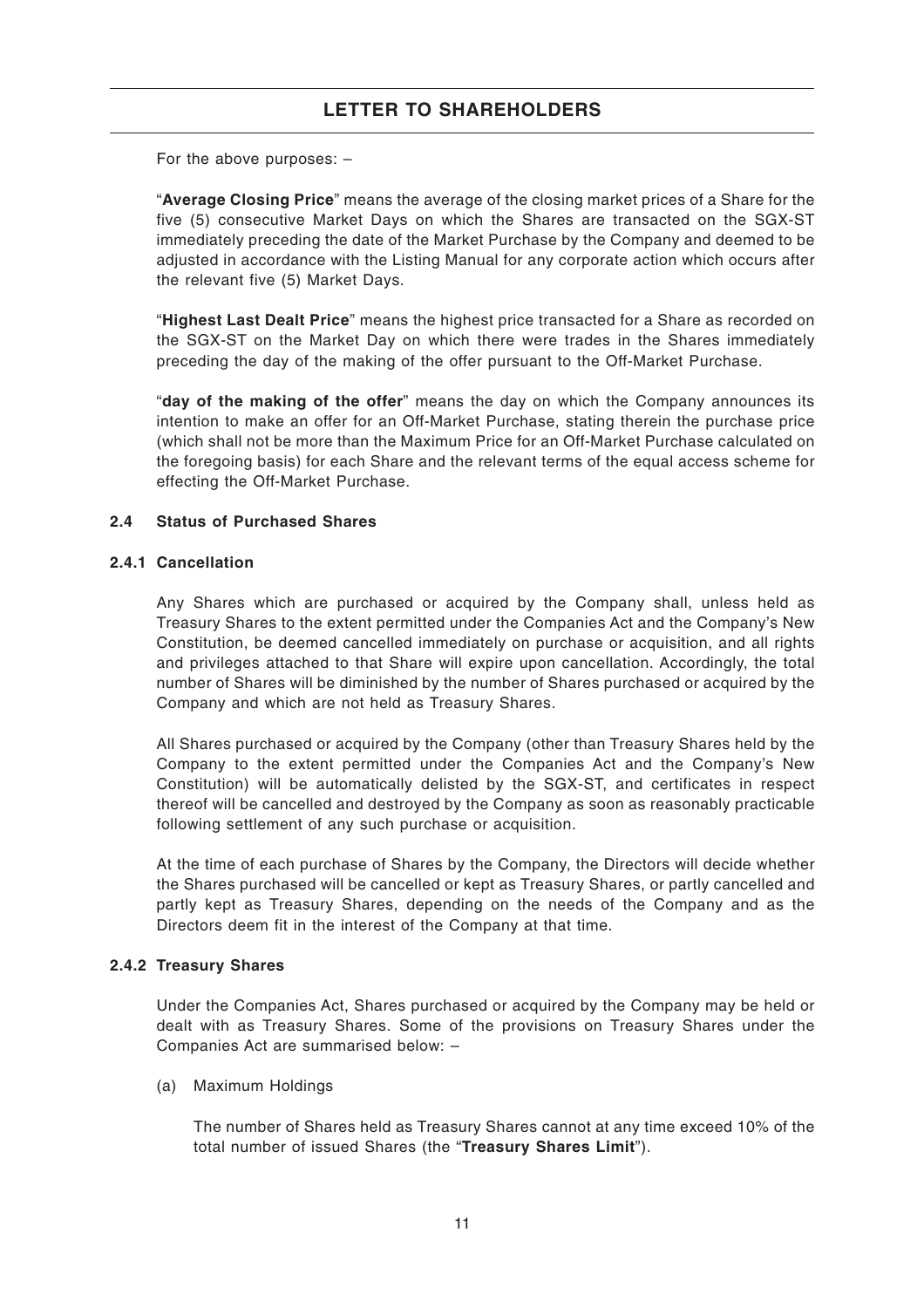(b) Voting and Other Rights

The Company cannot exercise any right in respect of Treasury Shares. In particular, the Company cannot exercise any right to attend or vote at meetings and for the purposes of the Companies Act, the Company shall be treated as having no right to vote and the Treasury Shares shall be treated as having no voting rights.

In addition, no dividend may be paid, and no other distribution of the Company's assets may be made to the Company in respect of Treasury Shares. However, the allotment of shares as fully paid bonus shares in respect of Treasury Shares is allowed. A subdivision or consolidation of any Treasury Share(s) into Treasury Shares of a smaller amount is also allowed so long as the total value of the Treasury Shares after the subdivision or consolidation is the same as before.

(c) Disposal and Cancellation

Where Shares are held as Treasury Shares, the Company may at any time: –

- (i) sell the Treasury Shares for cash;
- (ii) transfer the Treasury Shares for the purposes of or pursuant to a share-based incentive scheme;
- (iii) transfer the Treasury Shares as consideration for the acquisition of shares in or assets of another company or assets of a person;
- (iv) cancel the Treasury Shares; or
- (v) sell, transfer, or otherwise use the Treasury Shares for such other purposes as may be prescribed by the Minister for Finance.

Where Shares purchased pursuant to the Share Purchase Mandate are held as Treasury Shares, the number of such Shares to be held as Treasury Shares, when aggregated with the existing Treasury Shares held, shall not, subject to the Companies Act, exceed the Treasury Shares Limit at any time.

# **2.5 Reporting Requirements**

### **2.5.1 SGX-ST**

The Listing Manual specify that a listed company shall notify the SGX-ST of all purchases or acquisitions of its shares not later than 9.00 a.m.: –

- (a) in the case of a Market Purchase, on the Market Day following the day on which the Market Purchase was made; and
- (b) in the case of an Off-Market Purchase under an equal access scheme, on the second Market Day after the close of acceptance of the offer for the Off-Market Purchase.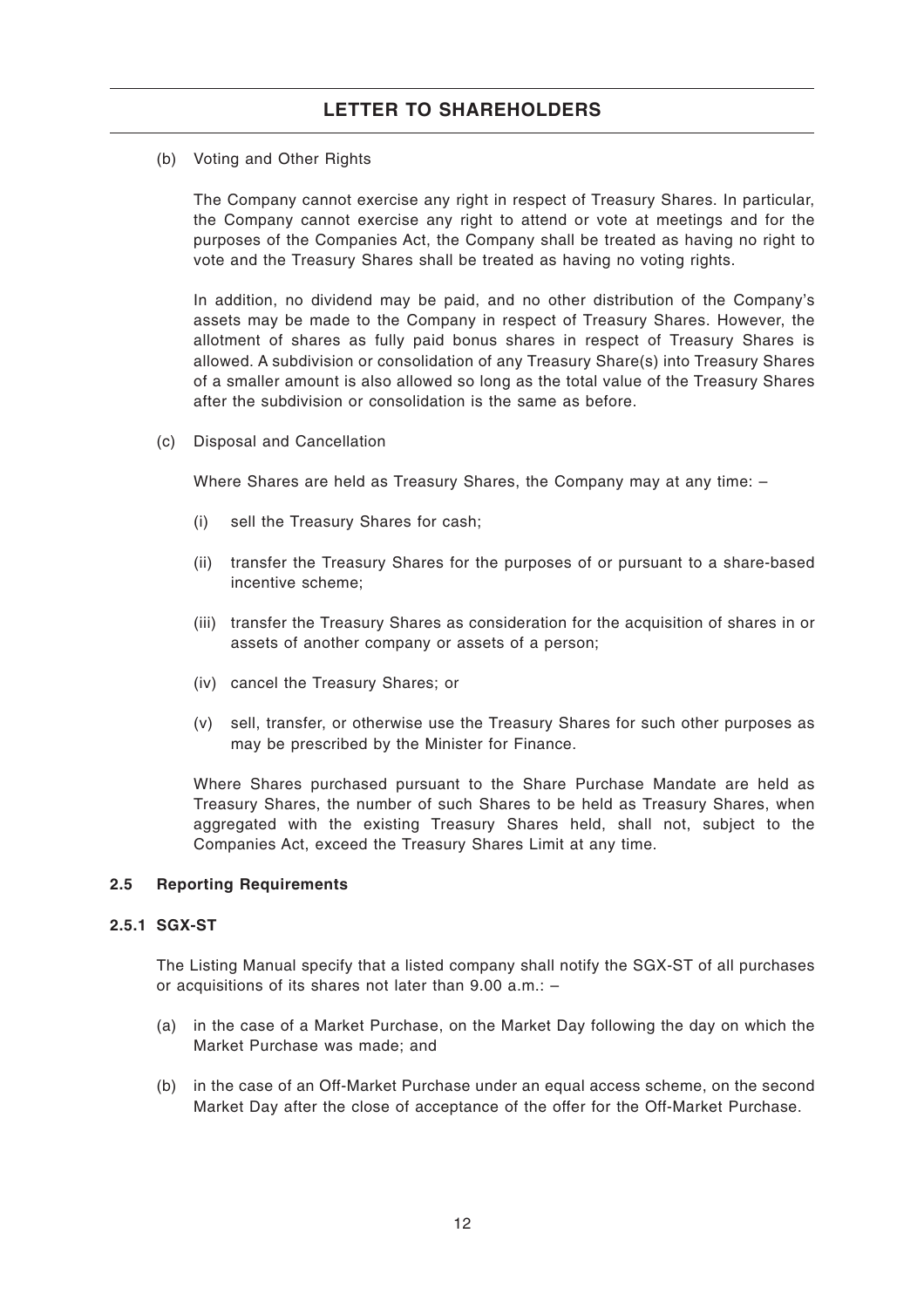The notification of such purchases or acquisitions of Shares to the SGX-ST shall be in such form and shall include such details that the SGX-ST may prescribe. The Company shall make arrangements with its stockbrokers to ensure that they provide the Company, in a timely fashion, the necessary information which will enable the Company to make the notifications to the SGX-ST.

Under the Listing Manual, immediate announcement must be made of any sale, transfer, cancellation and/or use of Treasury Shares (in each case, the "**usage**"). Such announcement must include details such as the date of the usage, the purpose of the usage, the number of Treasury Shares comprised in the usage, the number of Treasury Shares before and after the usage, and the percentage of the number of Treasury Shares comprised in the usage against the total number of issued Shares (of the same class as the Treasury Shares) which are listed on the SGX-ST before and after the usage.

# **2.5.2 ACRA**

Within 30 days of the passing of a Shareholders' resolution to approve the purchase or acquisition of Shares by the Company, the Company shall lodge a copy of such resolution with ACRA

Within 30 days of a purchase or acquisition of Shares on the SGX-ST or otherwise, the Company shall lodge with ACRA the notice of the purchase or acquisition in the prescribed form, such notification including, amongst others, the details of the purchase or acquisition, the total number of Shares purchased or acquired by the Company, the total number of Shares cancelled, the number of Shares held as Treasury Shares, the Company's issued ordinary share capital before and after the Share Purchase, the amount of consideration paid by the Company for the purchase, and whether the Shares were purchased out of the profits or the capital of the Company.

Within 30 days of the cancellation or disposal of Treasury Shares in accordance with the provisions of the Companies Act, the Company shall lodge with ACRA the notice of cancellation or disposal of Treasury Shares in the prescribed form as required by ACRA.

# **2.6 Source of Funds**

The Companies Act provides that any purchase or acquisition of shares by a company may be made out of the company's capital or profits, so long as the company is solvent (as defined under paragraph 4.8 (Solvency Test) below). The Directors do not propose to exercise the Share Purchase Mandate in a manner and to such an extent that the working capital position and/or gearing of the Group would be materially adversely affected.

The Company intends to use internal sources of funds to finance purchases or acquisitions of its Shares. The amount of funding required for the Company to purchase or acquire its Shares and the financial impact on the Company and the Group arising from such Share Purchases will depend on, amongst others, the aggregate number of Shares purchased or acquired, the consideration paid at the relevant time and the amount (if any) borrowed by the Company to fund the purchases or acquisitions.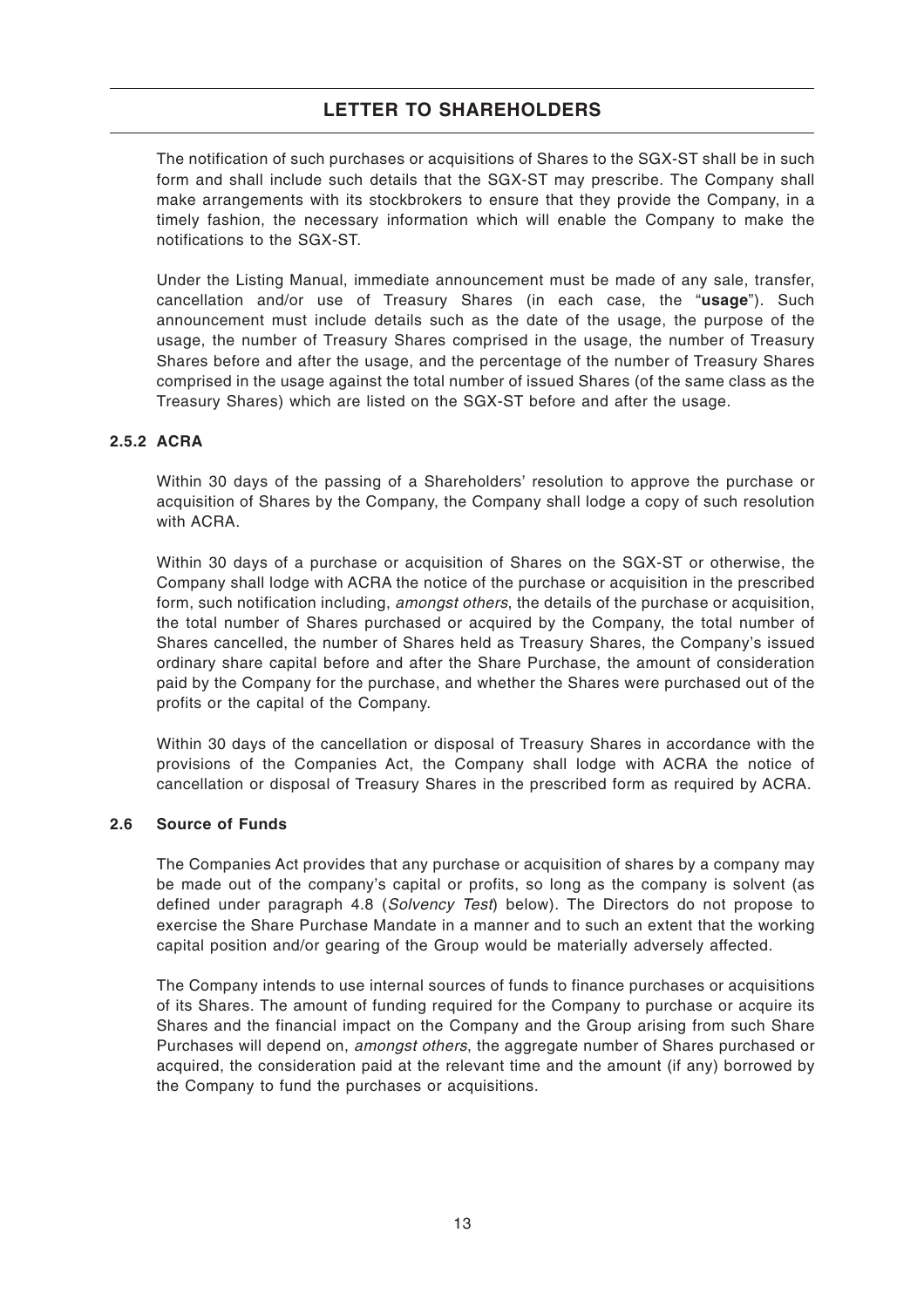# **2.7 Solvency Test**

Under the Companies Act in force as at the Latest Practicable Date, we may not purchase or acquire Shares if we know that our Company is not solvent. For this purpose, a company is "**solvent**" if: –

- (a) the company is able to pay its debts in full at the time of the payment for the purchase or the acquisition and will be able to pay its debts as they fall due in the normal course of business during the period of 12 months immediately following the date of the payment; and
- (b) the value of the company's assets is not less than the value of its liabilities (including contingent liabilities) and will not, after the proposed purchase or acquisition become less than the value of its liabilities (including contingent liabilities), having regard to the most recent financial statements of the Company and all other circumstances that the Directors or managers of the Company know or ought to know affect, or may affect, such values.

# **2.8 Financial Effects**

It is not possible for the Company to realistically calculate or quantify the impact of purchases or acquisitions that may be made pursuant to the Share Purchase Mandate on the financial effects as it would depend on factors such as the aggregate number of Shares purchased or acquired, the purchase prices paid at the relevant time, and the amount (if any) borrowed by the Company to fund the purchases, whether the purchase or acquisition is made out of profits or capital, and whether the Shares purchased are held in treasury or cancelled. The Company's total number of issued Shares will be diminished by the total number of the Shares purchased by the Company and which are cancelled. The purchase price paid by the Company for the Shares, if made out of profits, such consideration (excluding brokerage, stamp duties, applicable goods and services tax and other related expenses) will correspondingly reduce the amount available for the distribution of cash dividends by the Company. Where the consideration paid by the Company for the Share Purchase is made out of capital, the amount available for the distribution of cash dividends by the Company will not be reduced.

The Directors do not propose to exercise the Share Purchase Mandate to such an extent that it would have a material adverse effect on the working capital position and/or gearing of the Group. The purchase of the Shares will only be effected after considering relevant factors such as the working capital requirement, availability of financial resources, the expansion and investment plans of the Group, and the prevailing market conditions.

**For illustrative purposes only**, the financial effects of the Share Purchase Mandate on the Company and the Group, based on the audited financial statements of the Group for the financial year ended 31 December 2021, are set out below based on the following assumptions: –

(a) based on 580,612,400 Shares in issue as at the Latest Practicable Date and assuming no change in the number of Shares on or prior to the date of the FY2021 AGM and excluding Treasury Shares, such that not more than 58,061,240 Shares (representing not more than 10% of the total number of issued Shares as at that date) may be purchased or acquired by the Company pursuant to the Share Purchase Mandate;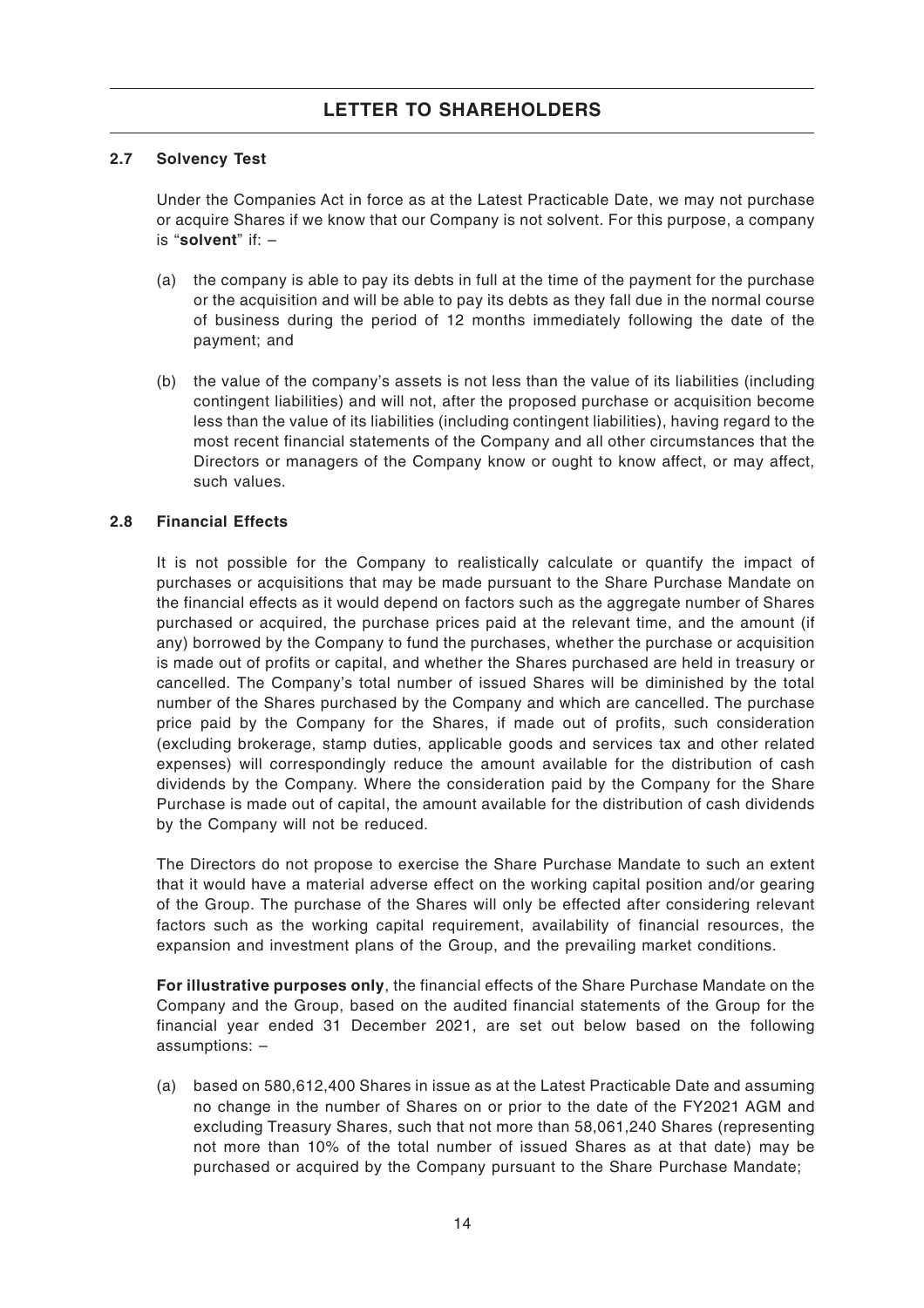- (b) in the case of Market Purchases by the Company and assuming that the Company purchases or acquires 58,061,240 Shares at the Maximum Price of S\$0.0512 for one (1) Share, which is 5% above the Average Closing Price of the Shares for the five (5) consecutive Market Days on which the Shares were traded immediately preceding the Latest Practicable Date, the maximum amount of funds required for the purchase or acquisition of up to 58,061,240 Shares (excluding brokerage, stamp duties, commission, applicable goods and services tax and other related expenses) under and during the duration of the Share Purchase Mandate, is approximately S\$2,975,000.
- (c) in the case of Off-Market Purchases by the Company and assuming that the Company purchases or acquires 58,061,240 Shares at the Maximum Price of S\$0.0593 for one (1) Share, which is 20% above the Highest Last Dealt Price, the maximum amount of funds required for the purchase or acquisition of up to 58,061,240 Shares (excluding brokerage, stamp duties, commission, applicable goods and services tax and other related expenses) under and during the duration of the Share Purchase Mandate, is approximately S\$3,442,000.

For illustrative purposes only, and based on the assumptions set out in sub-paragraphs (a), (b) and (c) above and assuming that:

- (i) the purchase or acquisition of Shares is financed solely by internal sources of funds;
- (ii) the Share Purchase Mandate had been effective on 1 January 2022; and
- (iii) the Company had purchased or acquired 58,061,240 Shares (representing not more than 10% of the total number of issued Shares at the Latest Practicable Date) on the Latest Practicable Date.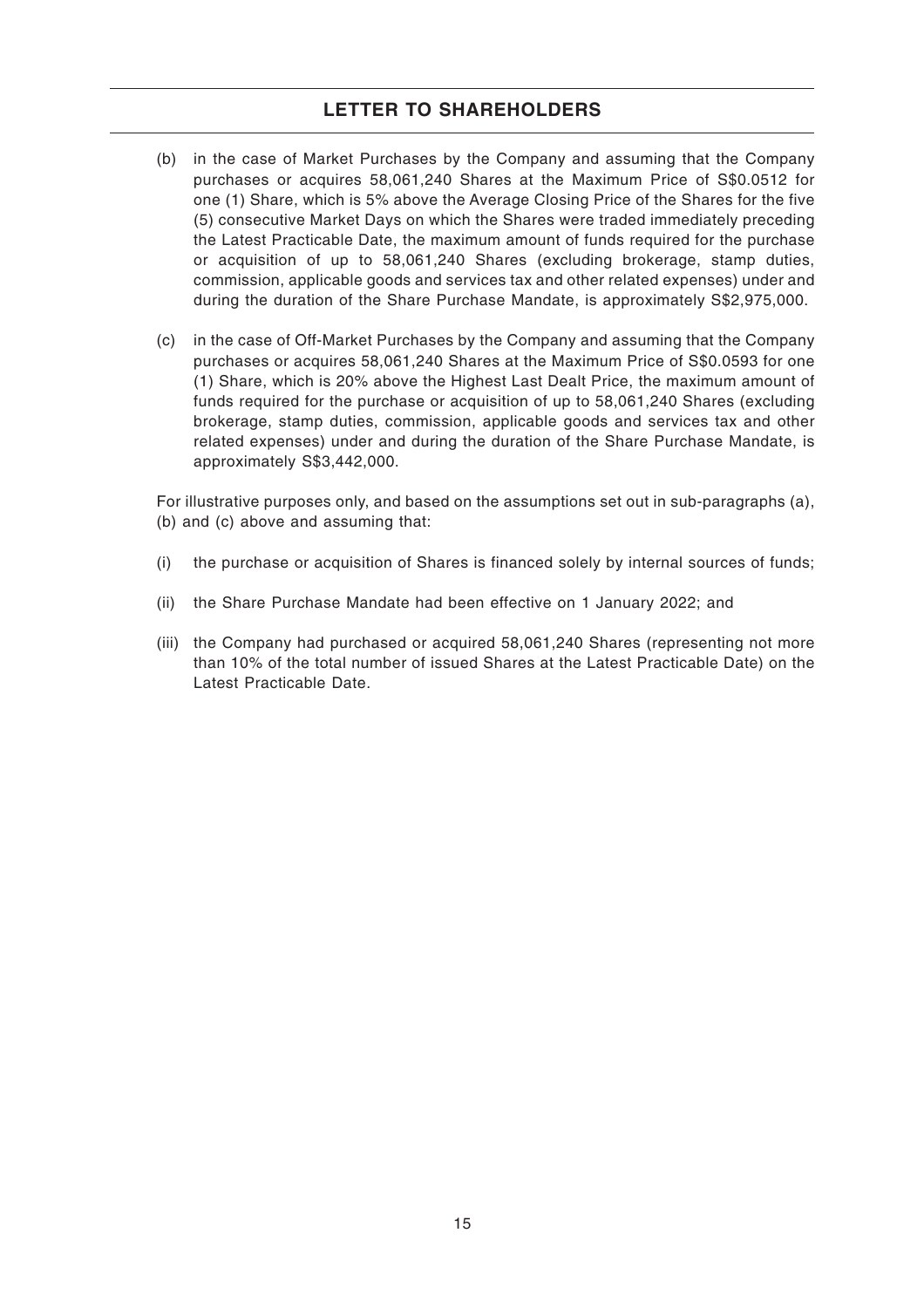The financial effects of the purchase or acquisition of 58,061,240 Shares by the Company pursuant to the Share Purchase Mandate on the audited financial statements of the Group and the Company for the financial year ended 31 December 2021 are set out below:

|                                    |                                       | Group           |                 |                                       | Company <sup>5</sup> |                 |
|------------------------------------|---------------------------------------|-----------------|-----------------|---------------------------------------|----------------------|-----------------|
|                                    | <b>After Share</b><br><b>Purchase</b> |                 |                 | <b>After Share</b><br><b>Purchase</b> |                      |                 |
|                                    | <b>Before</b>                         |                 | <b>Off</b>      | <b>Before</b>                         |                      | Off             |
|                                    | <b>Share</b>                          | Market          | Market          | <b>Share</b>                          | Market               | <b>Market</b>   |
| (\$'000)                           | <b>Purchase</b>                       | <b>Purchase</b> | <b>Purchase</b> | <b>Purchase</b>                       | <b>Purchase</b>      | <b>Purchase</b> |
| As at 31 December 2021             |                                       |                 |                 |                                       |                      |                 |
| Profit attributable to             |                                       |                 |                 |                                       |                      |                 |
| Owners of the Company              | 674                                   | 674             | 674             | 2,372                                 | 2,372                | 2,372           |
| Share Capital                      | 26,254                                | 26,254          | 26,254          | 26,254                                | 26,254               | 26,254          |
| <b>Translation Reserve</b>         | 83                                    | 83              | 83              | 100                                   | 100                  | 100             |
| <b>Retained Earnings</b>           | 28,845                                | 28,845          | 28,845          | 30,365                                | 30,365               | 30,365          |
| <b>Capital Reserve</b>             | (39)                                  | (39)            | (39)            | (39)                                  | (39)                 | (39)            |
| <b>Treasury Shares</b>             | (65)                                  | (3,040)         | (3,507)         | (65)                                  | (3,040)              | (3,507)         |
| Equity attributable to             |                                       |                 |                 |                                       |                      |                 |
| owners of the Company              | 55,078                                | 52,103          | 51,636          | 56,615                                | 53,640               | 53,173          |
| Non Controlling Interests          |                                       |                 |                 |                                       |                      |                 |
| <b>Total Equity</b>                | 55,078                                | 52,103          | 51,636          | 56,615                                | 53,640               | 53,173          |
| <b>NTA</b>                         | 55,078                                | 52,103          | 51,636          | 56,615                                | 53,640               | 53,173          |
| <b>Current Assets</b>              | 68,439                                | 65,464          | 64,997          | 66,711                                | 63,736               | 63,269          |
| <b>Current Liabilities</b>         | 25,511                                | 25,511          | 25,511          | 25,297                                | 25,297               | 25,297          |
| <b>Working Capital</b>             | 42,928                                | 39,953          | 39,486          | 41,414                                | 38,439               | 37,972          |
| <b>Total Borrowings</b>            | 5,532                                 | 5,532           | 5,532           | 5,484                                 | 5,484                | 5,484           |
| Number of Shares<br>excluding      |                                       |                 |                 |                                       |                      |                 |
| Treasury Shares ('000)             | 580,612                               | 522,551         | 522,551         | 580,612                               | 522,551              | 522,551         |
| Treasury Shares ('000)             | 934                                   | 58,995          | 58,995          | 934                                   | 58,995               | 58,995          |
| <b>Financial Ratios</b>            |                                       |                 |                 |                                       |                      |                 |
| NTA per Share (Cents) <sup>1</sup> | 9.49                                  | 9.97            | 9.88            | 9.75                                  | 10.27                | 10.18           |
| Gearing $(times)^2$                | 0.100                                 | 0.106           | 0.107           | 0.097                                 | 0.102                | 0.103           |
| <b>Current Ratio (times)</b>       | 2.68                                  | 2.57            | 2.55            | 2.64                                  | 2.52                 | 2.50            |
| EPS $(Cents)^3$                    | 0.12                                  | 0.13            | 0.13            | 0.41                                  | 0.45                 | 0.45            |
| ROE $(%)^4$                        | 1.22                                  | 1.29            | 1.31            | 4.19                                  | 4.42                 | 4.46            |

### **Scenario A: Purchases made entirely out of capital and held as Treasury Shares**

#### **Notes:**

(1) NTA per Share equals NTA divided by number of Shares

(2) Gearing equals total borrowings divided by Shareholders' equity

(3) For illustrative purposes, EPS is calculated based on the number of Shares as at Latest Practicable Date excluding Treasury Shares

(4) ROE equals profit attributable to Owners of the Company divided by Equity attributable to owners of the Company

(5) Company level includes Taiwan Mun Siong Engineering Branch's financial results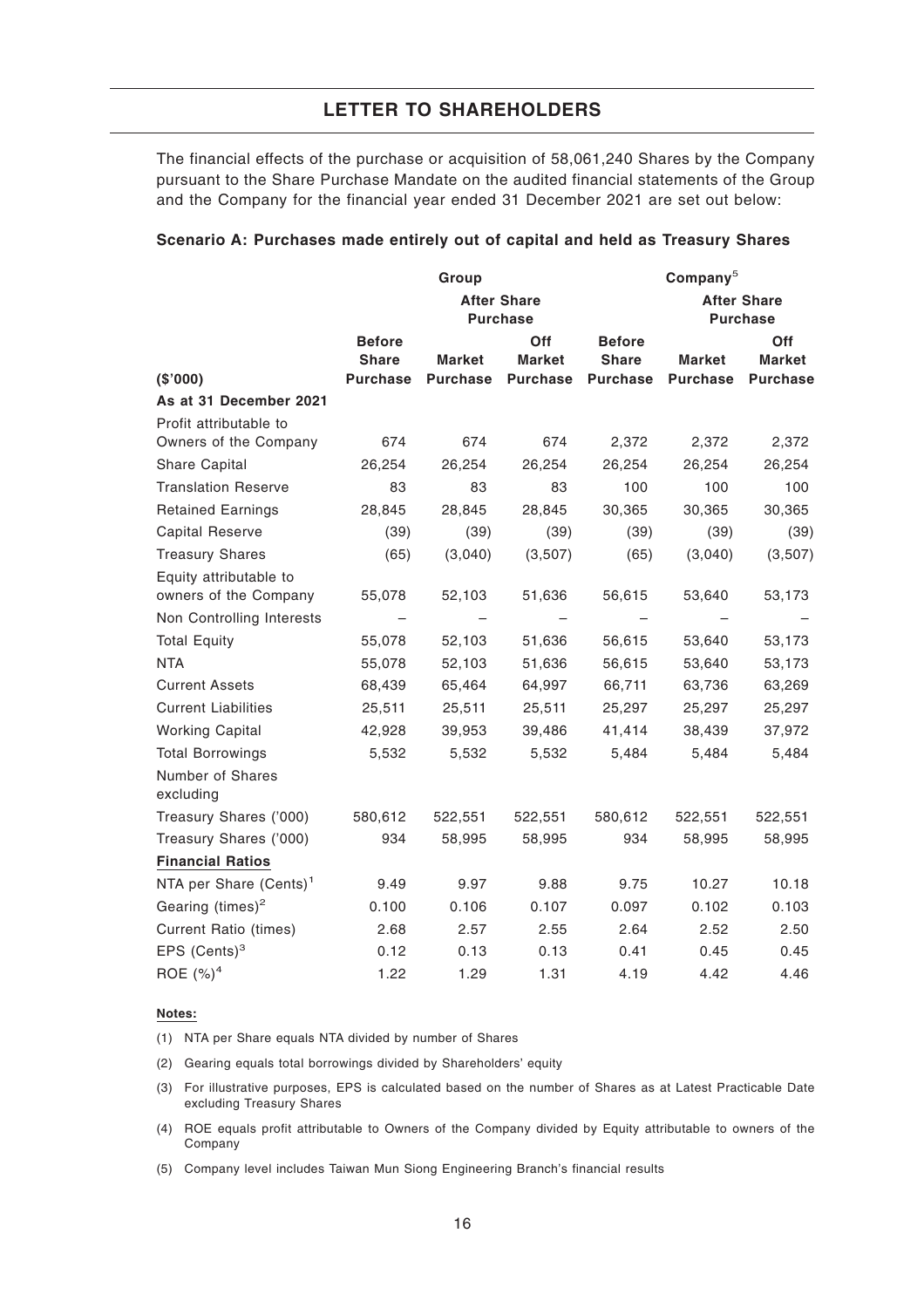|                                                 |                                                  | Group                            |                                                |                                                  | Company <sup>5</sup>             |                                         |  |
|-------------------------------------------------|--------------------------------------------------|----------------------------------|------------------------------------------------|--------------------------------------------------|----------------------------------|-----------------------------------------|--|
|                                                 | <b>After Share</b><br><b>Purchase</b>            |                                  |                                                | <b>After Share</b><br><b>Purchase</b>            |                                  |                                         |  |
| (\$'000)                                        | <b>Before</b><br><b>Share</b><br><b>Purchase</b> | <b>Market</b><br><b>Purchase</b> | <b>Off</b><br><b>Market</b><br><b>Purchase</b> | <b>Before</b><br><b>Share</b><br><b>Purchase</b> | <b>Market</b><br><b>Purchase</b> | Off<br><b>Market</b><br><b>Purchase</b> |  |
| As at 31 December 2021                          |                                                  |                                  |                                                |                                                  |                                  |                                         |  |
| Profit attributable to<br>Owners of the Company | 674                                              | 674                              | 674                                            | 2,372                                            | 2,372                            | 2,372                                   |  |
| Share Capital                                   | 26,254                                           | 23,214                           | 22,747                                         | 26,254                                           | 23,214                           | 22,747                                  |  |
| <b>Translation Reserve</b>                      | 83                                               | 83                               | 83                                             | 100                                              | 100                              | 100                                     |  |
| <b>Retained Earnings</b>                        | 28,845                                           | 28,845                           | 28,845                                         | 30,365                                           | 30,365                           | 30,365                                  |  |
| <b>Capital Reserves</b>                         | (39)                                             | (39)                             | (39)                                           | (39)                                             | (39)                             | (39)                                    |  |
| <b>Treasury Shares</b>                          | (65)                                             |                                  |                                                | (65)                                             |                                  |                                         |  |
| Equity attributable to<br>owners of the Company | 55,078                                           | 52,103                           | 51,636                                         | 56,615                                           | 53,640                           | 53,173                                  |  |
| Non Controlling Interests                       |                                                  |                                  |                                                |                                                  |                                  |                                         |  |
| <b>Total Equity</b>                             | 55,078                                           | 52,103                           | 51,636                                         | 56,615                                           | 53,640                           | 53,173                                  |  |
| <b>NTA</b>                                      | 55,078                                           | 52,103                           | 51,636                                         | 56,615                                           | 53,640                           | 53,173                                  |  |
| <b>Current Assets</b>                           | 68,439                                           | 65,464                           | 64,997                                         | 66,711                                           | 63,736                           | 63,269                                  |  |
| <b>Current Liabilities</b>                      | 25,511                                           | 25,511                           | 25,511                                         | 25,297                                           | 25,297                           | 25,297                                  |  |
| <b>Working Capital</b>                          | 42,928                                           | 39,953                           | 39,486                                         | 41,414                                           | 38,439                           | 37,972                                  |  |
| <b>Total Borrowings</b>                         | 5,532                                            | 5,532                            | 5,532                                          | 5,484                                            | 5,484                            | 5,484                                   |  |
| Number of Shares<br>Excluding                   |                                                  |                                  |                                                |                                                  |                                  |                                         |  |
| Treasury Shares ('000)                          | 580,612                                          | 522,551                          | 522,551                                        | 580,612                                          | 522,551                          | 522,551                                 |  |
| Treasury Shares ('000)                          | 934                                              |                                  |                                                | 934                                              |                                  |                                         |  |
| <b>Financial Ratios</b>                         |                                                  |                                  |                                                |                                                  |                                  |                                         |  |
| NTA per Share (Cents) <sup>1</sup>              | 9.49                                             | 9.97                             | 9.88                                           | 9.75                                             | 10.27                            | 10.18                                   |  |
| Gearing $(times)^2$                             | 0.100                                            | 0.106                            | 0.107                                          | 0.097                                            | 0.102                            | 0.103                                   |  |
| <b>Current Ratio (times)</b>                    | 2.68                                             | 2.57                             | 2.55                                           | 2.64                                             | 2.52                             | 2.50                                    |  |
| EPS $(Cents)^3$                                 | 0.12                                             | 0.13                             | 0.13                                           | 0.41                                             | 0.45                             | 0.45                                    |  |
| ROE $(%)^4$                                     | 1.22                                             | 1.29                             | 1.31                                           | 4.19                                             | 4.42                             | 4.46                                    |  |

# **Scenario B: Purchases made entirely out of capital and cancelled**

#### **Notes:**

(1) NTA per Share equals NTA divided by number of Shares

(2) Gearing equals total borrowings divided by Shareholders' equity

(3) For illustrative purposes, EPS is calculated based on the number of Shares as at Latest Practicable Date excluding Treasury Shares

(4) ROE equals profit attributable to Owners of the Company divided by Equity attributable to owners of the Company

(5) Company level includes Taiwan Mun Siong Engineering Branch's financial results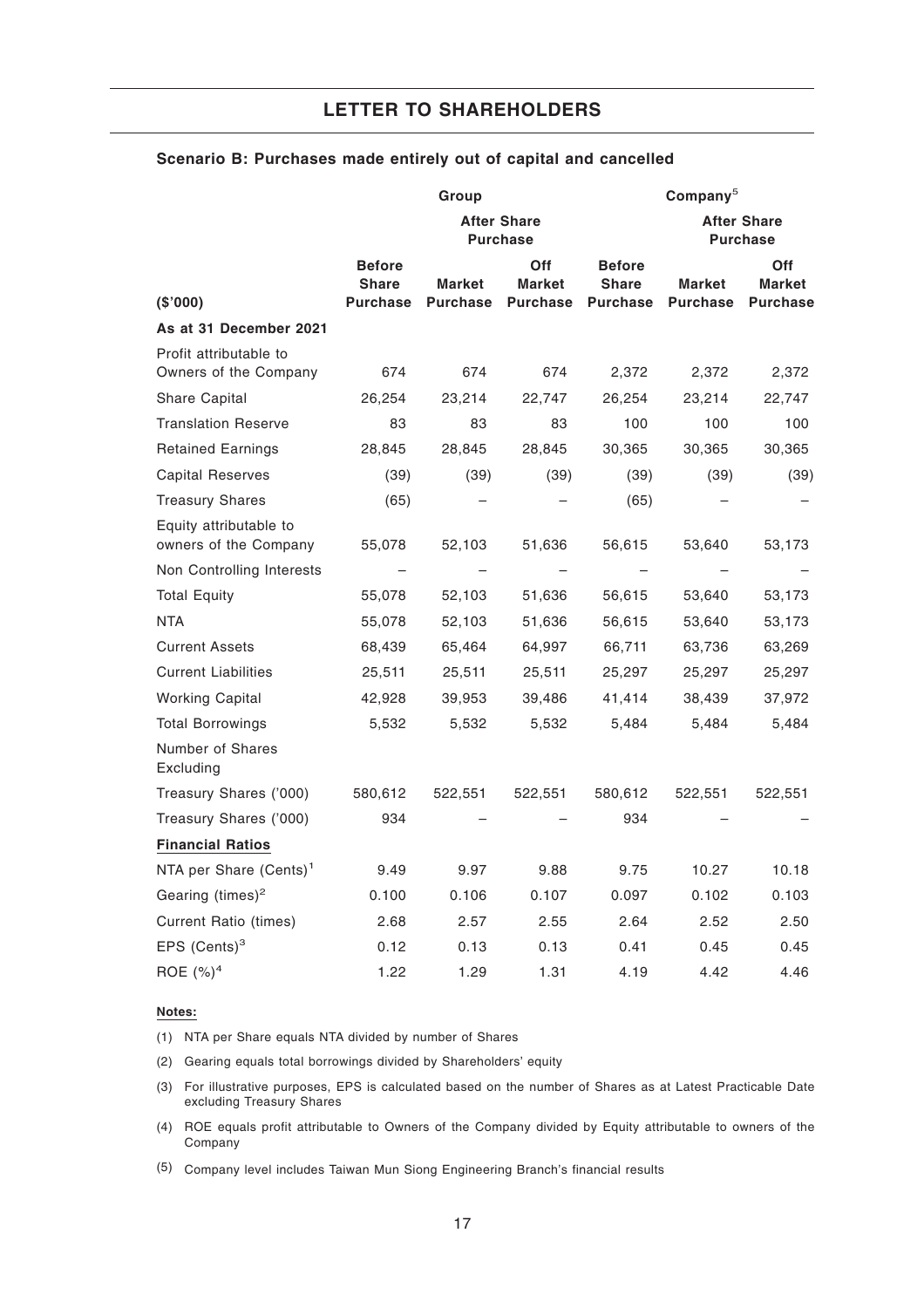**Shareholders should note that the financial effects set out above are for illustrative purposes only. In particular, it is important to note that the above analysis is based on historical audited financial statements for the financial year ended 31 December 2021 and is not necessarily representative of future financial performance.**

**Although the Share Purchase Mandate would authorise the Company to purchase or acquire up to 10% of the issued Shares (excluding Treasury Shares), the Company may not necessarily purchase or acquire or be able to purchase or acquire the entire 10% of the issued Shares (excluding Treasury Shares). In addition, the Company may cancel all or part of the Shares repurchased or hold all or part of the Shares repurchased as Treasury Shares.**

#### **2.9 Take-over Implications**

Appendix 2 of the Take-over Code contains the Share Buy-Back Guidance Note applicable as at the Latest Practicable Date. The take-over implications arising from any purchase or acquisition by the Company of its Shares are set out below.

#### **2.9.1 Obligation to make a take-over offer**

If, as a result of any purchase or acquisition by the Company of the Shares, the proportionate interest in the voting capital of the Company of a Shareholder and persons acting in concert with him increases, such increase will be treated as an acquisition for the purposes of Rule 14 of the Take-over Code. Consequently, a Shareholder or a group of Shareholders acting in concert with a director could obtain or consolidate effective control of the Company and become obliged to make an offer under Rule 14 of the Take-over Code.

# **2.9.2 Persons acting in concert**

Under the Take-over Code, persons acting in concert comprise individuals or companies who, pursuant to an agreement or understanding (whether formal or informal), co-operate, through the acquisition by any of them of shares in a company to obtain or consolidate effective control of the company.

Unless the contrary is established, the following persons, amongst others, will be presumed to be acting in concert, namely: –

- (a) a company with its parent company, subsidiaries, its fellow subsidiaries, any associated companies of the foregoing companies, any company whose associated companies include any of the foregoing companies, and any person who has provided financial assistance (other than a bank in the ordinary course of business) to any of the foregoing companies for the purchase of voting rights;
- (b) a company with any of its directors, together with their close relatives, related trusts and any companies controlled by any of the directors, their close relatives and related trusts; and
- (c) an individual, his close relatives, his related trusts, any person who is accustomed to act according to his instructions, companies controlled by any of the foregoing persons and any person who has provided financial assistance (other than a bank in the ordinary course of business) to any of the foregoing persons and/or entities for the purchase of voting rights.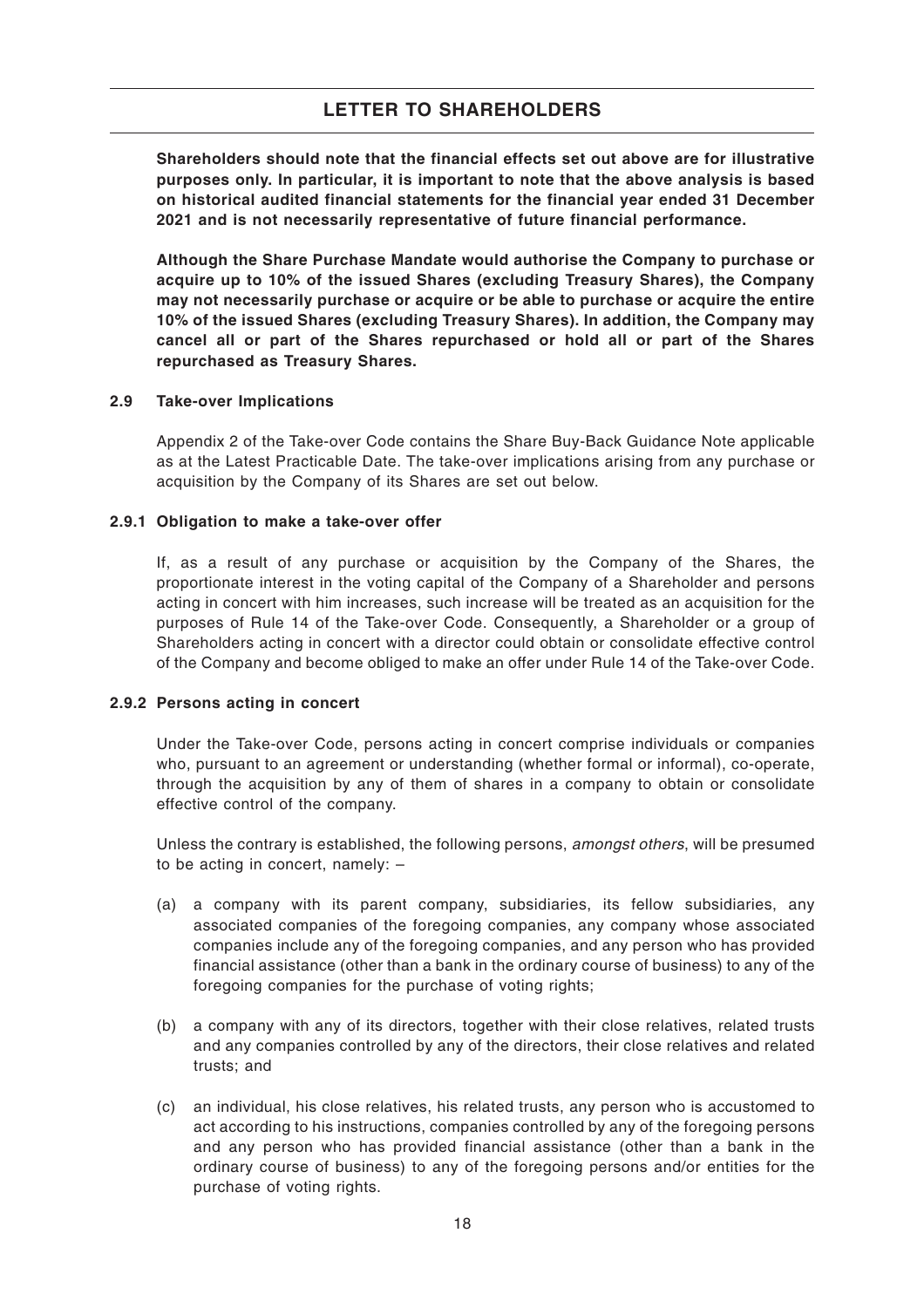For this purpose, ownership or control of at least 20% but not more than 50% of the voting rights of a company will be regarded as the test of associated company status.

The circumstances under which Shareholders, including directors and persons acting in concert with them respectively, will incur an obligation to make a take-over offer under Rule 14 of the Take-over Code after a purchase or acquisition of Shares by the Company are set out in Appendix 2 of the Take-over Code.

# **2.9.3 Effect of Rule 14 and Appendix 2 of the Take-over Code**

In general terms, the effect of Rule 14 and Appendix 2 of the Take-over Code is that, unless exempted, directors and persons acting in concert with them will incur an obligation to make a take-over offer under Rule 14 if, as a result of the Company purchasing or acquiring the Shares, the voting rights of such directors and their concert parties would increase to 30% or more, or in the event that such directors and their concert parties hold between 30% and 50% of the Company's voting rights, the voting rights of such directors and their concert parties would increase by more than 1% in any period of six (6) months. In calculating the percentages of voting rights by such directors and their concert parties, Treasury Shares shall be excluded.

Under Appendix 2 of the Take-over Code, a Shareholder who is not acting in concert with the directors will not be required to make a take-over offer under Rule 14 if, as a result of the Company buying back its own Shares, the voting rights of such Shareholder will increase to 30% or more, or, if such Shareholder holds between 30% and 50% of the Company's voting rights, the voting rights of such Shareholder would increase by more than 1% in any period of six (6) months. Such Shareholder need not abstain from voting in respect of the resolution authorising the Share Purchase Mandate.

Based on the shareholdings of the Directors in the Company as at the Latest Practicable Date, none of the Directors will become obligated to make a mandatory offer by reason only of the buying back of 10% of the Shares by the Company pursuant to the Share Purchase Mandate.

The directors are not aware of any Shareholder or group of Shareholders acting in concert who may become obligated to make a mandatory offer in the event that the directors exercise the power to repurchase Shares pursuant to the Share Purchase Mandate.

**Shareholders who are in doubt as to their obligations, if any, to make a mandatory take-over offer under the Take-over Code as a result of Share Purchase by the Company are advised to consult their professional advisers and/or the Securities Industry Council and/or other relevant authorities at the earliest opportunity.**

# **3 LISTING RULES**

While the Listing Manual does not expressly prohibit the purchase of shares by a listed company during any particular time or times, the listed company would be considered an "insider" in relation to any proposed purchase or acquisition of its issued shares. In this regard, the Company will not purchase any Shares pursuant to the Share Purchase Mandate after a price-sensitive development has occurred or has been the subject of a consideration and/or a decision of the Board of Directors of the Company until such time as the price-sensitive information has been publicly announced. In particular, the Company will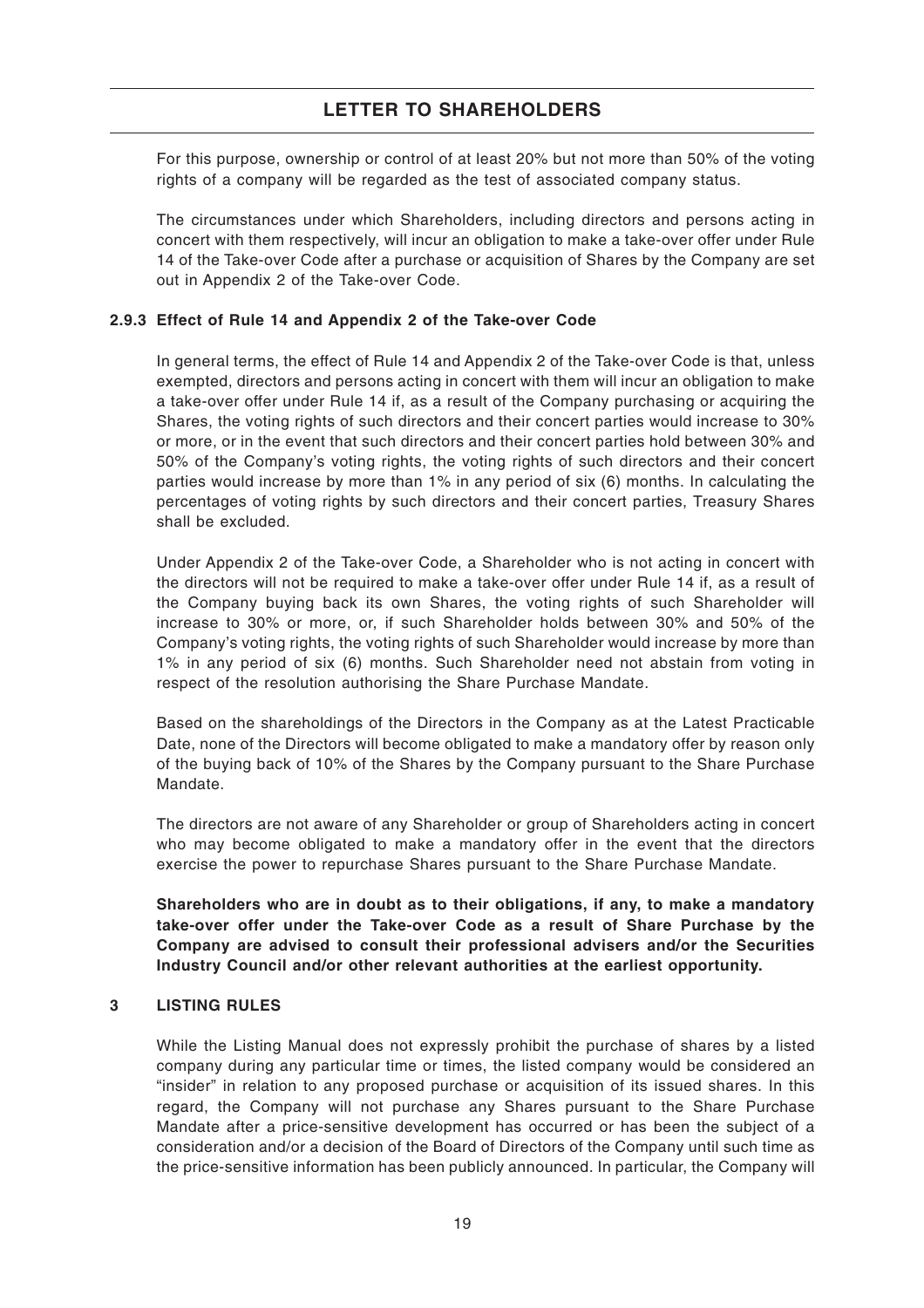not purchase or acquire any Shares through Market Purchases and/or Off-Market Purchases during the following periods and at all times in compliance with Rule 1207(19) of the Listing Manual:–

- (a) one (1) month immediately preceding the announcement of the Company's half yearly or annual results; and
- (b) two (2) weeks immediately preceding the announcement of the Company's performance for each of the quarterly updates.

The Company is required under Rule 723 of the Listing Manual to ensure that at least 10% of its Shares are in the hands of the public. The "public", as defined under the Listing Manual, are persons other than the directors, chief executive officer, substantial shareholders or controlling shareholders of a company and its subsidiaries, as well as the associates of such persons.

Based on the register of Directors' shareholdings and the register of Substantial Shareholders maintained by the Company as at the Latest Practicable Date, approximately 169,404,600 Shares, representing 29.2% of the total number of issued Shares (excluding Treasury Shares), are in the hands of the public. Assuming that the Company purchases its Shares through Market Purchases up to the full 10% limit pursuant to the Share Purchase Mandate, the number of Shares in the hands of the public would be reduced to 111,343,360 Shares, representing 21.3% of the reduced total number of issued Shares (excluding Treasury Shares) of the Company. Accordingly, the Company is of the view that there is a sufficient number of issued Shares held in the hands of the public which would permit the Company to undertake purchases or acquisitions of its Shares to the full 10% limit pursuant to the proposed Share Purchase Mandate without affecting the listing status of the Shares on the SGX-ST, and that the number of Shares remaining in the hands of the public will not fall to such a level as to cause market illiquidity.

In undertaking any purchases or acquisitions of Shares through Market Purchases, the Directors will use their best efforts to ensure that, notwithstanding such purchases, a sufficient float in the hands of the public will be maintained so that the purchases or acquisitions of Shares will not adversely affect the listing status of the Shares on the SGX-ST, cause market illiquidity or adversely affect the orderly trading of the Shares.

# **4 PREVIOUS SHARE PURCHASES**

In the last 12 months preceding the Latest Practicable Date, the Company acquire 312,000 Shares through Market Purchases pursuant to the share purchase mandate renewed at the AGM held on 23 April 2021. The average price paid per share was \$0.050 per share and the total consideration paid was S\$15,739. The shares purchased are kept as Treasury Shares.

# **5 INTERESTED PERSONS**

The Company is prohibited from knowingly buying Shares on the SGX-ST from an interested person, that is, a Director, the chief executive officer of the Company or Substantial Shareholder of the Company or any of their associates, and an interested person is prohibited from knowingly selling his Shares to the Company.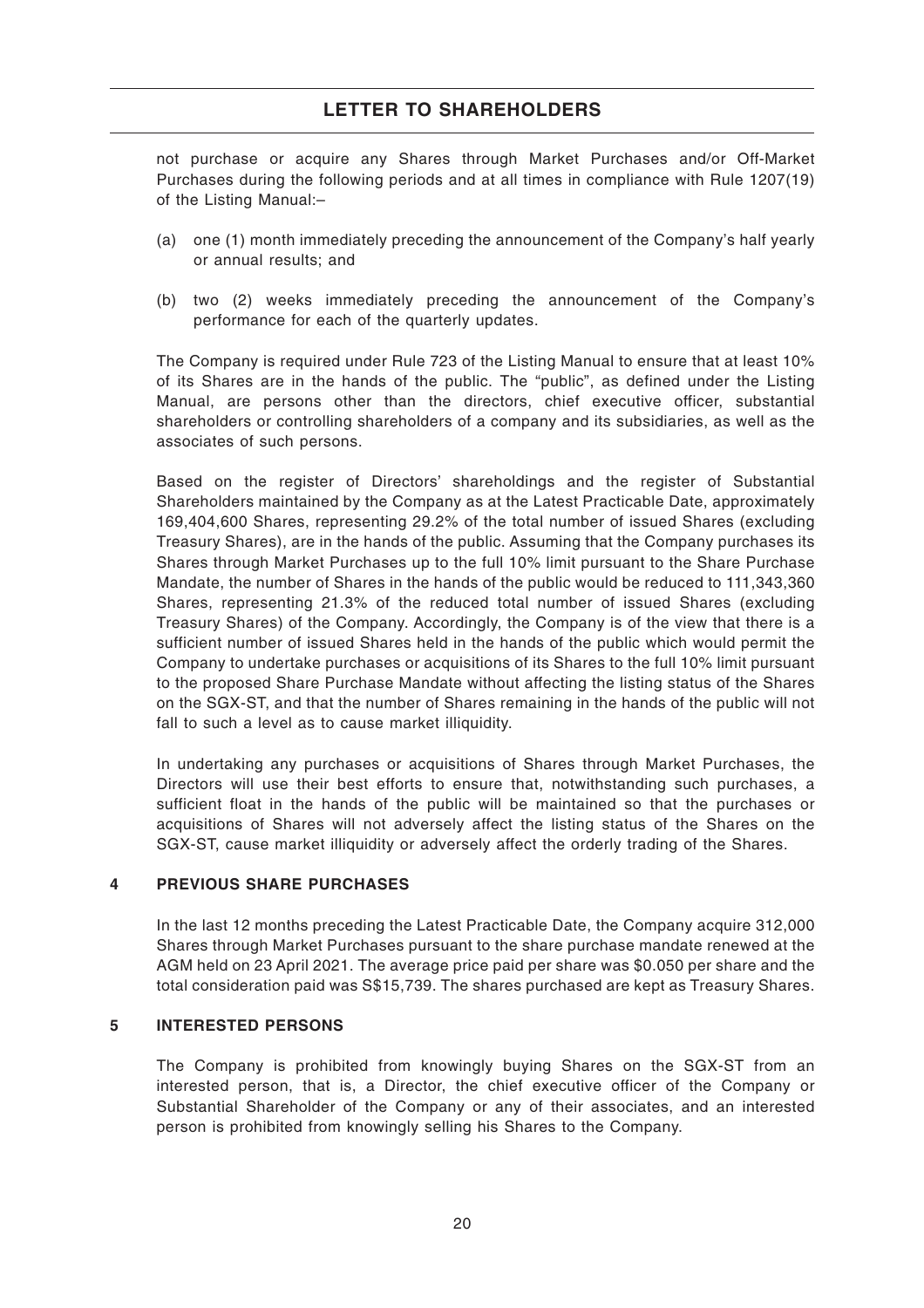# **6 DIRECTORS' AND SUBSTANTIAL SHAREHOLDER'S INTERESTS**

# **6.1 Interests of Directors and Substantial Shareholders**

Assuming (a) the Company purchases the maximum number of 10% of the issued Shares of the Company as at the Latest Practicable Date; and (b) there is no change in the number of Shares held or deemed to be held by the Directors and Substantial Shareholders, based on the Register of Directors' Shareholdings of the Company and the Register of Substantial Shareholders of the Company maintained pursuant to Section 164 and Section 88 of the Companies Act respectively, as at the Latest Practicable Date, the shareholdings of the Directors and the Substantial Shareholder before and after the purchase of Shares were/will be as follows:–

|                                                          | <b>Before the Share Purchase</b><br>(as at Latest Practicable Date) | <b>After Share</b><br><b>Purchase</b> |                     |                     |  |
|----------------------------------------------------------|---------------------------------------------------------------------|---------------------------------------|---------------------|---------------------|--|
|                                                          |                                                                     |                                       | Total<br>Percentage | Total<br>Percentage |  |
|                                                          | <b>Number of Shares</b>                                             |                                       | <b>Interest</b>     | <b>Interest</b>     |  |
| <b>Directors</b>                                         | <b>Direct</b>                                                       | <b>Deemed</b>                         | $(%)^{(1)}$         | $(%)^{(1)}$         |  |
| Cheng Woei Fen                                           | 278,997,600                                                         | 36,167,400                            | 54.28               | 60.31               |  |
| Quek Kian Hui                                            | 86,376,800                                                          |                                       | 14.88               | 16.53               |  |
| David Tan Chao Hsiung                                    |                                                                     |                                       |                     |                     |  |
| Lau Teik Soon                                            |                                                                     |                                       |                     |                     |  |
| Mah Kai Leong                                            |                                                                     |                                       |                     |                     |  |
| <b>Substantial Shareholder</b><br>(other than Directors) |                                                                     |                                       |                     |                     |  |
| Gabriel Quek Kian Teck                                   | 33,516,000                                                          |                                       | 5.77                | 6.41                |  |

**Note:**

Save as disclosed above, none of the Directors and Substantial Shareholder or their respective Associates have any interest, direct or indirect, in the proposed renewal of the Share Purchase Mandate.

# **6.2 Limits on shareholdings**

The Company does not have any limits on the shareholding of any Shareholder.

# **7 DIRECTORS' RECOMMENDATIONS**

The Directors, having fully considered the rationale for the Share Purchase Mandate, are of the opinion that the proposed renewal of the Share Purchase Mandate is in the best interests of the Company. Accordingly, the Directors recommend that Shareholders vote in favour of the ordinary resolution relating to the proposed renewal of the Share Purchase Mandate to be proposed at the FY2021 AGM.

<sup>(1)</sup> Based on 580,612,400 Shares excluding Treasury Shares before the Share Purchase and 522,551,160 Shares excluding Treasury Shares after the Share Purchase.